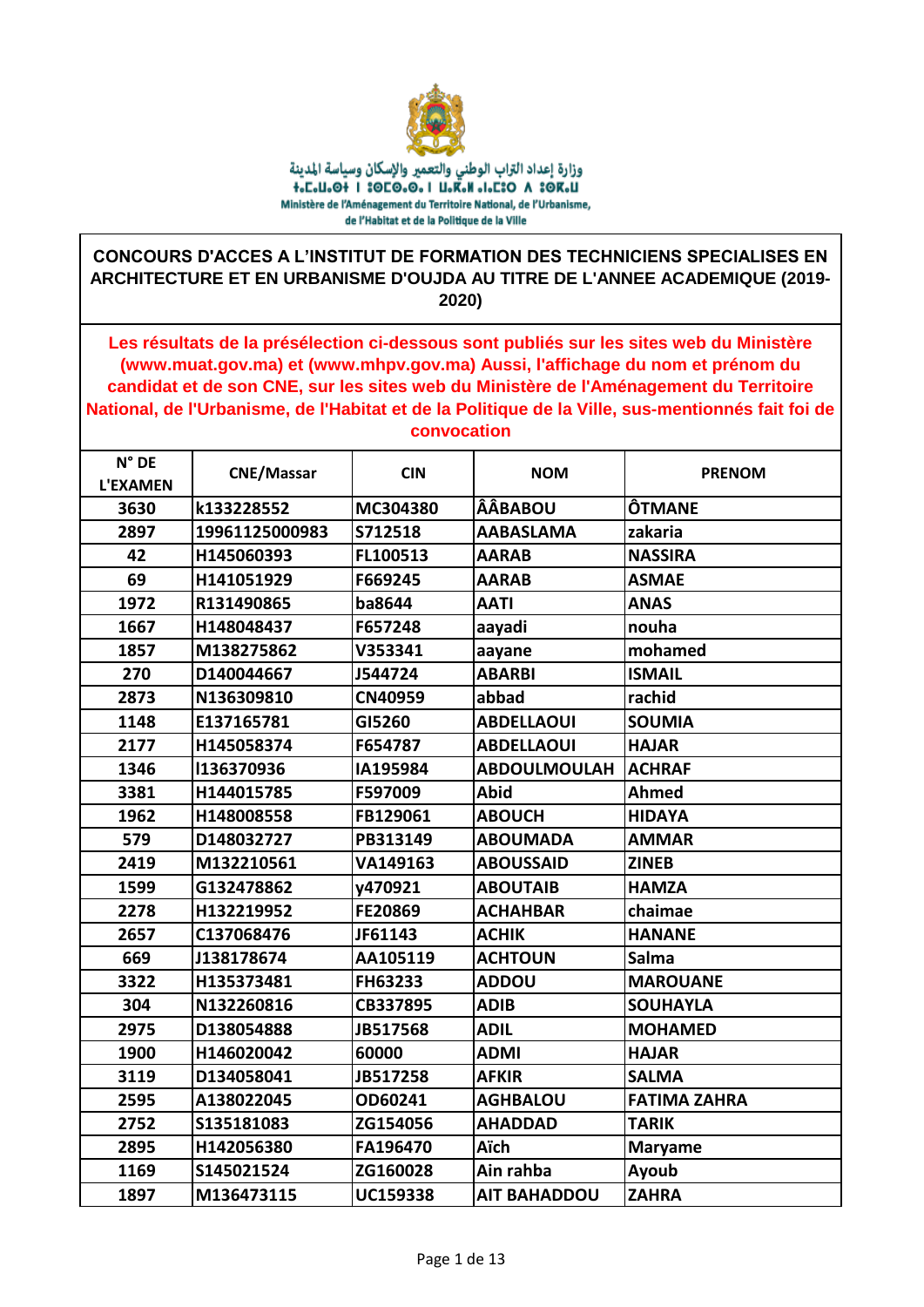| 687  | D137418312 | PB315879        | <b>AIT BARKA</b>     | <b>YOUSSEF</b>     |
|------|------------|-----------------|----------------------|--------------------|
| 189  | G142058088 | EE930196        | AIT BEN ALI          | <b>IBTISSAME</b>   |
| 190  | G146018343 | EF6836          | <b>AIT BEN ALI</b>   | <b>KHADIJA</b>     |
| 180  | G136311916 | EE922340        | <b>AIT CHEKH</b>     | <b>MARIAM</b>      |
| 1906 | C138126282 | JA186829        | <b>AIT GOUALI</b>    | <b>MOUHSSIN</b>    |
| 1236 | D135355672 | PB259735        | <b>AIT SAADANE</b>   | <b>BRAHIM</b>      |
| 2877 | G130431057 | EE918092        | <b>AITJDI</b>        | <b>NABIL</b>       |
| 3116 | L120010295 | SH207215        | <b>Akabli</b>        | Hamza              |
| 2093 | H147043089 | F58147          | <b>AKAJTAOU</b>      | <b>SIHAM</b>       |
| 2476 | E134164006 | G748139         | <b>AKHCHANNE</b>     | <b>AYOUB</b>       |
| 1280 | H148017070 | SB16790         | Al Hannachi          | <b>Ridouan</b>     |
| 1061 | J135457540 | GI10195         | <b>ALAOUI</b>        | <b>HIND</b>        |
| 2450 | G141032320 | EE857039        | <b>ALHIANE</b>       | <b>SANA</b>        |
| 3106 | L134041121 | IC153379        | <b>ALLA</b>          | <b>ANASS</b>       |
| 3168 | H137132981 | F657709         | ALLALI               | <b>MOHAMED</b>     |
| 2075 | D136100188 | PA255894        | <b>AMALOU</b>        | <b>HAJAR</b>       |
| 2533 | S145021603 | ZG158228        | <b>AMARHYOUZ</b>     | <b>OTHMANE</b>     |
| 999  | h131318407 | f669008         | <b>AMAY</b>          | <b>HICHAM</b>      |
| 2472 | D134157039 | PB271160        | <b>AMEDYAZ</b>       | <b>JAOUAD</b>      |
| 2132 | H130018394 | S754174         | <b>Amekloul</b>      | <b>Ziad</b>        |
| 1027 | L138205782 | IA194239        | <b>AMHI</b>          | <b>IKRAM</b>       |
| 2723 | J139336569 | AS12547         | <b>AMMARI</b>        | <b>YOUNES</b>      |
| 2977 | H141001961 | FB124056        | <b>AMRANI</b>        | <b>AZEDDINE</b>    |
| 1383 | R136474913 | <b>BB203220</b> | Aniba                | <b>Mohammed</b>    |
| 1917 | H140023962 | SX15917         | anzouk               | manar              |
| 505  | H145023878 | SX17225         | AOMAR OUMOHAIMOHAMED |                    |
| 3297 | s135030793 | Z649551         | <b>AOUAM</b>         | <b>KHADIJA</b>     |
| 2114 | S140010093 | ZG159479        | aouragh              | fatima             |
| 919  | D138897741 | JH61386         | <b>AOURIR</b>        | <b>SALEH</b>       |
| 1706 | S132113182 | F669074         | <b>AQARIAL</b>       | <b>NIAMA</b>       |
| 450  | N131346201 | CD679840        | <b>AQIL</b>          | <b>SALMA</b>       |
| 3079 | s136119492 | ZG153674        | <b>ARHMIR</b>        | <b>HAJAR</b>       |
| 2903 | H110084705 | FC61771         | ARIANI               | <b>ELHOUSSINE</b>  |
| 3560 | E134228324 | G748710         | ÂSASS                | <b>NOUHAILA</b>    |
| 1123 | S147010053 | ZG157826        | <b>ASBAI</b>         | <b>OUAHIBA</b>     |
| 2626 | R149005171 | T299170         | <b>ASLOUJE</b>       | <b>ABDELILAH</b>   |
| 2449 | s133424959 | zg147145        | <b>ASRIA</b>         | <b>KHADIJA</b>     |
| 3548 | S149022589 | ZG152923        | <b>ASRIA</b>         | <b>LOUBNA</b>      |
| 2133 | H140035038 | F672047         | <b>ATIF</b>          | <b>HOUDA</b>       |
| 64   | H144034675 | F596837         | <b>ATMANI</b>        | <b>INASS</b>       |
| 955  | J110013306 | AA99553         | Attar                | <b>Mariame</b>     |
| 544  | H136105147 | S773976         | <b>ATTOUCH</b>       | <b>NADIA</b>       |
| 3105 | S147009998 | ZG153207        | Ayadi                | jemaa              |
| 383  | H133402829 | FB128411        | <b>AYNAOU</b>        | <b>ABDELFATTAH</b> |
| 3491 | K135356487 | HA223369        | azizi                | chaimae            |
| 2431 | L138083545 | 1751129         | <b>AZOUZI</b>        | <b>YOUSSEF</b>     |
| 2039 | H136048236 | SB18822         | <b>AZZAMOURI</b>     | <b>SABRINE</b>     |
| 3239 | s145023535 | ZG157580        | <b>AZZOUZI</b>       | <b>LAILA</b>       |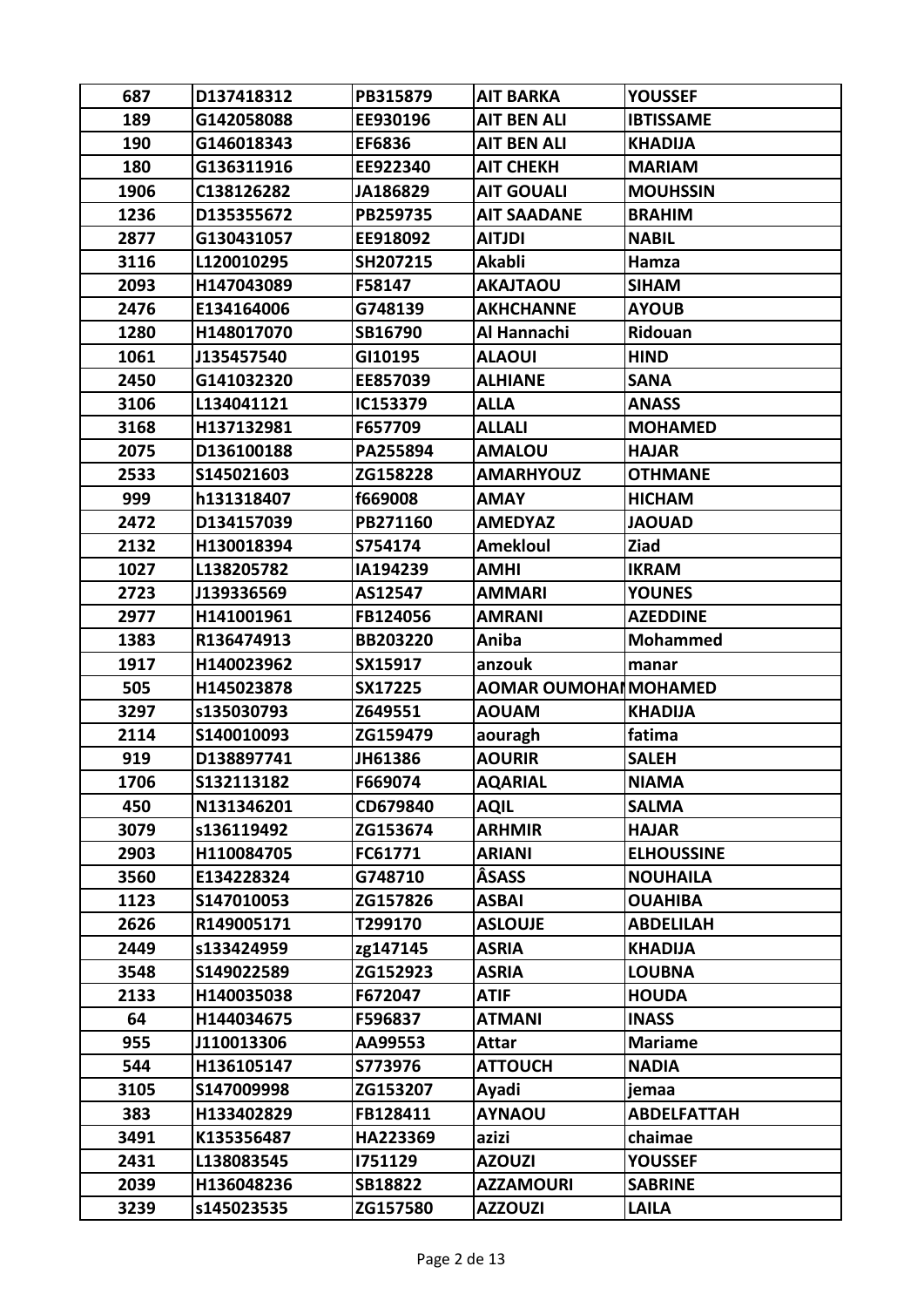| 810<br>R137769514<br>TK27934<br><b>BAHNINI</b><br><b>AYA</b><br>766<br>d134529950<br>jt96560<br><b>BAHSSINI</b><br><b>ZAKARIA</b><br>P349642<br>2710<br>D138431012<br><b>BAIICH</b><br><b>ISMAIL</b><br>338<br><b>BAIZ</b><br>M130078811<br>DA97474<br><b>ILHAM</b><br>bakari<br>2844<br>J100063490<br>AA96684<br>soumaya<br>82<br>H100062044<br>F670999<br><b>BAKKOUCH</b><br><b>HANAE</b><br>2744<br>R139845452<br>BH633254<br><b>BALADI</b><br>Hajar<br>2378<br><b>LAMYAA</b><br>J144003976<br>X420352<br><b>BANANA</b><br>1272<br>L134094164<br>ID109354<br><b>BANORRI</b><br><b>ASMA</b><br>2436<br><b>OMAR</b><br>D132834552<br>JH51456<br><b>BARKACHE</b><br>110<br>R130038843<br>T314039<br><b>AYOUB</b><br><b>BARKAOUI</b><br>678<br>R147123128<br><b>BK709939</b><br><b>Malika</b><br><b>Barni</b><br>1043<br>S140022962<br>Z645037<br><b>MOHAMED AMINE</b><br><b>BARRABAH</b><br>2485<br>B137017377<br>sl17332<br><b>BASBAS</b><br><b>AMAL</b><br>812<br>R135769507<br>T312136<br><b>BASTY</b><br><b>Najwa</b><br>2811<br><b>MOHAMMED</b><br>H149043850<br>F672044<br><b>BATOU</b><br>886<br>C137091112<br>SJ37085<br>achraf<br>battou<br>855<br>r120000146<br>t303918<br><b>BAYAD</b><br>Yasmine<br>1791<br>r130702441<br>ba4870<br><b>BELACHMI</b><br><b>HAMZA</b><br>2789<br>R138890282<br><b>BB195808</b><br><b>BELADEL</b><br><b>CHAIMAA</b><br>1291<br>G130561035<br>EE846853<br><b>BELAYACHI</b><br><b>CHARAF</b><br>800<br>H148015135<br>F657843<br><b>BELBACHIR</b><br><b>OUMAYMA</b><br>3537<br>H142055322<br>SA24103<br><b>BELHADEF</b><br><b>MOHAMMED</b><br>3603<br>H136378237<br>F666905<br><b>BELHEDDAD</b><br><b>FADOUA</b><br>2874<br><b>BELKHATIR</b><br>H132138585<br>F673819<br><b>SAIDA</b><br>475<br>G146038435<br>EC68633<br><b>BELKHCHICHA</b><br><b>FAISSAL</b><br>2585<br>J142036621<br>AD323887<br><b>BELKOURI</b><br><b>YOUSSRA</b><br>2569<br>H110005141<br><b>Bellaaziz</b><br>Hiba<br>FB127557<br>2448<br>H130101338<br><b>FD29109</b><br><b>BELLAHBIB</b><br><b>IKRAM</b><br>2188<br>H146043016<br>F665182<br><b>BELMEHDI</b><br><b>MOHAMED- AMINE</b><br>1200<br>D133707889<br>JA188523<br><b>BEN ALI</b><br><b>ABDELLAH</b><br>3394<br>PB260678<br><b>BEN ATMAN</b><br><b>ABDELMAJID</b><br>D130784301<br>682<br>M133156911<br>DO64731<br><b>BEN KACEM</b><br><b>MOHAMED</b><br>3120<br>h145019871<br>F664418<br><b>BENALIA</b><br><b>WIDAD</b><br>3034<br>F130299713<br><b>WA295232</b><br><b>BENBIHI</b><br><b>OUMAIMA</b><br>kholoud<br>2514<br>H110081009<br>FJ29324<br><b>Benbrahim</b><br>3303<br>H149056705<br>FL100652<br><b>BENBRAHIM</b><br><b>AMAL</b><br>2258<br>N145032302<br>CD286325<br><b>BENBRAHIM</b><br><b>MOUAD</b><br>858<br>H134354589<br>F638161<br><b>BENCHIBA</b><br><b>IHSSANE</b><br>1393<br>G139531393<br><b>BENDAOUD   Niâma</b><br>EE860991<br>854<br>M130064390<br>JY40920<br><b>BENIKEN</b><br><b>KHADIJA</b><br>3287<br>S139073402<br>Z620980<br><b>BENJADDA</b><br><b>KHOULOUD</b><br>2823<br>AS12747<br><b>Khaoula</b><br>J148011227<br><b>BENJAMAA</b><br>Y144001399<br>1549<br>LE28876<br><b>BENKAJJA</b><br><b>NAJAH</b><br>991<br>H134164882<br>F666150<br><b>BENTAHAR</b><br><b>BOUCHRA</b><br>3163<br>H110014210<br>FE21396<br><b>Benziane</b><br>Ouissam<br><b>SOUMIA</b><br>3626<br>H140023359<br>SA36038<br><b>BENZIREG</b> | 1992 | K134308952 | MC305123 | <b>BADAOUI</b> | <b>YOUSSEF</b> |
|----------------------------------------------------------------------------------------------------------------------------------------------------------------------------------------------------------------------------------------------------------------------------------------------------------------------------------------------------------------------------------------------------------------------------------------------------------------------------------------------------------------------------------------------------------------------------------------------------------------------------------------------------------------------------------------------------------------------------------------------------------------------------------------------------------------------------------------------------------------------------------------------------------------------------------------------------------------------------------------------------------------------------------------------------------------------------------------------------------------------------------------------------------------------------------------------------------------------------------------------------------------------------------------------------------------------------------------------------------------------------------------------------------------------------------------------------------------------------------------------------------------------------------------------------------------------------------------------------------------------------------------------------------------------------------------------------------------------------------------------------------------------------------------------------------------------------------------------------------------------------------------------------------------------------------------------------------------------------------------------------------------------------------------------------------------------------------------------------------------------------------------------------------------------------------------------------------------------------------------------------------------------------------------------------------------------------------------------------------------------------------------------------------------------------------------------------------------------------------------------------------------------------------------------------------------------------------------------------------------------------------------------------------------------------------------------------------------------------------------------------------------------------------------------------------------------------------------------------------------------------------------------------------------------------------------------------------------------------------------------------------------------------------------------------------------------------------------------------------------------------------------------------------------------------------------------------------------------------------------------------------------------------------------------------------------------|------|------------|----------|----------------|----------------|
|                                                                                                                                                                                                                                                                                                                                                                                                                                                                                                                                                                                                                                                                                                                                                                                                                                                                                                                                                                                                                                                                                                                                                                                                                                                                                                                                                                                                                                                                                                                                                                                                                                                                                                                                                                                                                                                                                                                                                                                                                                                                                                                                                                                                                                                                                                                                                                                                                                                                                                                                                                                                                                                                                                                                                                                                                                                                                                                                                                                                                                                                                                                                                                                                                                                                                                                      |      |            |          |                |                |
|                                                                                                                                                                                                                                                                                                                                                                                                                                                                                                                                                                                                                                                                                                                                                                                                                                                                                                                                                                                                                                                                                                                                                                                                                                                                                                                                                                                                                                                                                                                                                                                                                                                                                                                                                                                                                                                                                                                                                                                                                                                                                                                                                                                                                                                                                                                                                                                                                                                                                                                                                                                                                                                                                                                                                                                                                                                                                                                                                                                                                                                                                                                                                                                                                                                                                                                      |      |            |          |                |                |
|                                                                                                                                                                                                                                                                                                                                                                                                                                                                                                                                                                                                                                                                                                                                                                                                                                                                                                                                                                                                                                                                                                                                                                                                                                                                                                                                                                                                                                                                                                                                                                                                                                                                                                                                                                                                                                                                                                                                                                                                                                                                                                                                                                                                                                                                                                                                                                                                                                                                                                                                                                                                                                                                                                                                                                                                                                                                                                                                                                                                                                                                                                                                                                                                                                                                                                                      |      |            |          |                |                |
|                                                                                                                                                                                                                                                                                                                                                                                                                                                                                                                                                                                                                                                                                                                                                                                                                                                                                                                                                                                                                                                                                                                                                                                                                                                                                                                                                                                                                                                                                                                                                                                                                                                                                                                                                                                                                                                                                                                                                                                                                                                                                                                                                                                                                                                                                                                                                                                                                                                                                                                                                                                                                                                                                                                                                                                                                                                                                                                                                                                                                                                                                                                                                                                                                                                                                                                      |      |            |          |                |                |
|                                                                                                                                                                                                                                                                                                                                                                                                                                                                                                                                                                                                                                                                                                                                                                                                                                                                                                                                                                                                                                                                                                                                                                                                                                                                                                                                                                                                                                                                                                                                                                                                                                                                                                                                                                                                                                                                                                                                                                                                                                                                                                                                                                                                                                                                                                                                                                                                                                                                                                                                                                                                                                                                                                                                                                                                                                                                                                                                                                                                                                                                                                                                                                                                                                                                                                                      |      |            |          |                |                |
|                                                                                                                                                                                                                                                                                                                                                                                                                                                                                                                                                                                                                                                                                                                                                                                                                                                                                                                                                                                                                                                                                                                                                                                                                                                                                                                                                                                                                                                                                                                                                                                                                                                                                                                                                                                                                                                                                                                                                                                                                                                                                                                                                                                                                                                                                                                                                                                                                                                                                                                                                                                                                                                                                                                                                                                                                                                                                                                                                                                                                                                                                                                                                                                                                                                                                                                      |      |            |          |                |                |
|                                                                                                                                                                                                                                                                                                                                                                                                                                                                                                                                                                                                                                                                                                                                                                                                                                                                                                                                                                                                                                                                                                                                                                                                                                                                                                                                                                                                                                                                                                                                                                                                                                                                                                                                                                                                                                                                                                                                                                                                                                                                                                                                                                                                                                                                                                                                                                                                                                                                                                                                                                                                                                                                                                                                                                                                                                                                                                                                                                                                                                                                                                                                                                                                                                                                                                                      |      |            |          |                |                |
|                                                                                                                                                                                                                                                                                                                                                                                                                                                                                                                                                                                                                                                                                                                                                                                                                                                                                                                                                                                                                                                                                                                                                                                                                                                                                                                                                                                                                                                                                                                                                                                                                                                                                                                                                                                                                                                                                                                                                                                                                                                                                                                                                                                                                                                                                                                                                                                                                                                                                                                                                                                                                                                                                                                                                                                                                                                                                                                                                                                                                                                                                                                                                                                                                                                                                                                      |      |            |          |                |                |
|                                                                                                                                                                                                                                                                                                                                                                                                                                                                                                                                                                                                                                                                                                                                                                                                                                                                                                                                                                                                                                                                                                                                                                                                                                                                                                                                                                                                                                                                                                                                                                                                                                                                                                                                                                                                                                                                                                                                                                                                                                                                                                                                                                                                                                                                                                                                                                                                                                                                                                                                                                                                                                                                                                                                                                                                                                                                                                                                                                                                                                                                                                                                                                                                                                                                                                                      |      |            |          |                |                |
|                                                                                                                                                                                                                                                                                                                                                                                                                                                                                                                                                                                                                                                                                                                                                                                                                                                                                                                                                                                                                                                                                                                                                                                                                                                                                                                                                                                                                                                                                                                                                                                                                                                                                                                                                                                                                                                                                                                                                                                                                                                                                                                                                                                                                                                                                                                                                                                                                                                                                                                                                                                                                                                                                                                                                                                                                                                                                                                                                                                                                                                                                                                                                                                                                                                                                                                      |      |            |          |                |                |
|                                                                                                                                                                                                                                                                                                                                                                                                                                                                                                                                                                                                                                                                                                                                                                                                                                                                                                                                                                                                                                                                                                                                                                                                                                                                                                                                                                                                                                                                                                                                                                                                                                                                                                                                                                                                                                                                                                                                                                                                                                                                                                                                                                                                                                                                                                                                                                                                                                                                                                                                                                                                                                                                                                                                                                                                                                                                                                                                                                                                                                                                                                                                                                                                                                                                                                                      |      |            |          |                |                |
|                                                                                                                                                                                                                                                                                                                                                                                                                                                                                                                                                                                                                                                                                                                                                                                                                                                                                                                                                                                                                                                                                                                                                                                                                                                                                                                                                                                                                                                                                                                                                                                                                                                                                                                                                                                                                                                                                                                                                                                                                                                                                                                                                                                                                                                                                                                                                                                                                                                                                                                                                                                                                                                                                                                                                                                                                                                                                                                                                                                                                                                                                                                                                                                                                                                                                                                      |      |            |          |                |                |
|                                                                                                                                                                                                                                                                                                                                                                                                                                                                                                                                                                                                                                                                                                                                                                                                                                                                                                                                                                                                                                                                                                                                                                                                                                                                                                                                                                                                                                                                                                                                                                                                                                                                                                                                                                                                                                                                                                                                                                                                                                                                                                                                                                                                                                                                                                                                                                                                                                                                                                                                                                                                                                                                                                                                                                                                                                                                                                                                                                                                                                                                                                                                                                                                                                                                                                                      |      |            |          |                |                |
|                                                                                                                                                                                                                                                                                                                                                                                                                                                                                                                                                                                                                                                                                                                                                                                                                                                                                                                                                                                                                                                                                                                                                                                                                                                                                                                                                                                                                                                                                                                                                                                                                                                                                                                                                                                                                                                                                                                                                                                                                                                                                                                                                                                                                                                                                                                                                                                                                                                                                                                                                                                                                                                                                                                                                                                                                                                                                                                                                                                                                                                                                                                                                                                                                                                                                                                      |      |            |          |                |                |
|                                                                                                                                                                                                                                                                                                                                                                                                                                                                                                                                                                                                                                                                                                                                                                                                                                                                                                                                                                                                                                                                                                                                                                                                                                                                                                                                                                                                                                                                                                                                                                                                                                                                                                                                                                                                                                                                                                                                                                                                                                                                                                                                                                                                                                                                                                                                                                                                                                                                                                                                                                                                                                                                                                                                                                                                                                                                                                                                                                                                                                                                                                                                                                                                                                                                                                                      |      |            |          |                |                |
|                                                                                                                                                                                                                                                                                                                                                                                                                                                                                                                                                                                                                                                                                                                                                                                                                                                                                                                                                                                                                                                                                                                                                                                                                                                                                                                                                                                                                                                                                                                                                                                                                                                                                                                                                                                                                                                                                                                                                                                                                                                                                                                                                                                                                                                                                                                                                                                                                                                                                                                                                                                                                                                                                                                                                                                                                                                                                                                                                                                                                                                                                                                                                                                                                                                                                                                      |      |            |          |                |                |
|                                                                                                                                                                                                                                                                                                                                                                                                                                                                                                                                                                                                                                                                                                                                                                                                                                                                                                                                                                                                                                                                                                                                                                                                                                                                                                                                                                                                                                                                                                                                                                                                                                                                                                                                                                                                                                                                                                                                                                                                                                                                                                                                                                                                                                                                                                                                                                                                                                                                                                                                                                                                                                                                                                                                                                                                                                                                                                                                                                                                                                                                                                                                                                                                                                                                                                                      |      |            |          |                |                |
|                                                                                                                                                                                                                                                                                                                                                                                                                                                                                                                                                                                                                                                                                                                                                                                                                                                                                                                                                                                                                                                                                                                                                                                                                                                                                                                                                                                                                                                                                                                                                                                                                                                                                                                                                                                                                                                                                                                                                                                                                                                                                                                                                                                                                                                                                                                                                                                                                                                                                                                                                                                                                                                                                                                                                                                                                                                                                                                                                                                                                                                                                                                                                                                                                                                                                                                      |      |            |          |                |                |
|                                                                                                                                                                                                                                                                                                                                                                                                                                                                                                                                                                                                                                                                                                                                                                                                                                                                                                                                                                                                                                                                                                                                                                                                                                                                                                                                                                                                                                                                                                                                                                                                                                                                                                                                                                                                                                                                                                                                                                                                                                                                                                                                                                                                                                                                                                                                                                                                                                                                                                                                                                                                                                                                                                                                                                                                                                                                                                                                                                                                                                                                                                                                                                                                                                                                                                                      |      |            |          |                |                |
|                                                                                                                                                                                                                                                                                                                                                                                                                                                                                                                                                                                                                                                                                                                                                                                                                                                                                                                                                                                                                                                                                                                                                                                                                                                                                                                                                                                                                                                                                                                                                                                                                                                                                                                                                                                                                                                                                                                                                                                                                                                                                                                                                                                                                                                                                                                                                                                                                                                                                                                                                                                                                                                                                                                                                                                                                                                                                                                                                                                                                                                                                                                                                                                                                                                                                                                      |      |            |          |                |                |
|                                                                                                                                                                                                                                                                                                                                                                                                                                                                                                                                                                                                                                                                                                                                                                                                                                                                                                                                                                                                                                                                                                                                                                                                                                                                                                                                                                                                                                                                                                                                                                                                                                                                                                                                                                                                                                                                                                                                                                                                                                                                                                                                                                                                                                                                                                                                                                                                                                                                                                                                                                                                                                                                                                                                                                                                                                                                                                                                                                                                                                                                                                                                                                                                                                                                                                                      |      |            |          |                |                |
|                                                                                                                                                                                                                                                                                                                                                                                                                                                                                                                                                                                                                                                                                                                                                                                                                                                                                                                                                                                                                                                                                                                                                                                                                                                                                                                                                                                                                                                                                                                                                                                                                                                                                                                                                                                                                                                                                                                                                                                                                                                                                                                                                                                                                                                                                                                                                                                                                                                                                                                                                                                                                                                                                                                                                                                                                                                                                                                                                                                                                                                                                                                                                                                                                                                                                                                      |      |            |          |                |                |
|                                                                                                                                                                                                                                                                                                                                                                                                                                                                                                                                                                                                                                                                                                                                                                                                                                                                                                                                                                                                                                                                                                                                                                                                                                                                                                                                                                                                                                                                                                                                                                                                                                                                                                                                                                                                                                                                                                                                                                                                                                                                                                                                                                                                                                                                                                                                                                                                                                                                                                                                                                                                                                                                                                                                                                                                                                                                                                                                                                                                                                                                                                                                                                                                                                                                                                                      |      |            |          |                |                |
|                                                                                                                                                                                                                                                                                                                                                                                                                                                                                                                                                                                                                                                                                                                                                                                                                                                                                                                                                                                                                                                                                                                                                                                                                                                                                                                                                                                                                                                                                                                                                                                                                                                                                                                                                                                                                                                                                                                                                                                                                                                                                                                                                                                                                                                                                                                                                                                                                                                                                                                                                                                                                                                                                                                                                                                                                                                                                                                                                                                                                                                                                                                                                                                                                                                                                                                      |      |            |          |                |                |
|                                                                                                                                                                                                                                                                                                                                                                                                                                                                                                                                                                                                                                                                                                                                                                                                                                                                                                                                                                                                                                                                                                                                                                                                                                                                                                                                                                                                                                                                                                                                                                                                                                                                                                                                                                                                                                                                                                                                                                                                                                                                                                                                                                                                                                                                                                                                                                                                                                                                                                                                                                                                                                                                                                                                                                                                                                                                                                                                                                                                                                                                                                                                                                                                                                                                                                                      |      |            |          |                |                |
|                                                                                                                                                                                                                                                                                                                                                                                                                                                                                                                                                                                                                                                                                                                                                                                                                                                                                                                                                                                                                                                                                                                                                                                                                                                                                                                                                                                                                                                                                                                                                                                                                                                                                                                                                                                                                                                                                                                                                                                                                                                                                                                                                                                                                                                                                                                                                                                                                                                                                                                                                                                                                                                                                                                                                                                                                                                                                                                                                                                                                                                                                                                                                                                                                                                                                                                      |      |            |          |                |                |
|                                                                                                                                                                                                                                                                                                                                                                                                                                                                                                                                                                                                                                                                                                                                                                                                                                                                                                                                                                                                                                                                                                                                                                                                                                                                                                                                                                                                                                                                                                                                                                                                                                                                                                                                                                                                                                                                                                                                                                                                                                                                                                                                                                                                                                                                                                                                                                                                                                                                                                                                                                                                                                                                                                                                                                                                                                                                                                                                                                                                                                                                                                                                                                                                                                                                                                                      |      |            |          |                |                |
|                                                                                                                                                                                                                                                                                                                                                                                                                                                                                                                                                                                                                                                                                                                                                                                                                                                                                                                                                                                                                                                                                                                                                                                                                                                                                                                                                                                                                                                                                                                                                                                                                                                                                                                                                                                                                                                                                                                                                                                                                                                                                                                                                                                                                                                                                                                                                                                                                                                                                                                                                                                                                                                                                                                                                                                                                                                                                                                                                                                                                                                                                                                                                                                                                                                                                                                      |      |            |          |                |                |
|                                                                                                                                                                                                                                                                                                                                                                                                                                                                                                                                                                                                                                                                                                                                                                                                                                                                                                                                                                                                                                                                                                                                                                                                                                                                                                                                                                                                                                                                                                                                                                                                                                                                                                                                                                                                                                                                                                                                                                                                                                                                                                                                                                                                                                                                                                                                                                                                                                                                                                                                                                                                                                                                                                                                                                                                                                                                                                                                                                                                                                                                                                                                                                                                                                                                                                                      |      |            |          |                |                |
|                                                                                                                                                                                                                                                                                                                                                                                                                                                                                                                                                                                                                                                                                                                                                                                                                                                                                                                                                                                                                                                                                                                                                                                                                                                                                                                                                                                                                                                                                                                                                                                                                                                                                                                                                                                                                                                                                                                                                                                                                                                                                                                                                                                                                                                                                                                                                                                                                                                                                                                                                                                                                                                                                                                                                                                                                                                                                                                                                                                                                                                                                                                                                                                                                                                                                                                      |      |            |          |                |                |
|                                                                                                                                                                                                                                                                                                                                                                                                                                                                                                                                                                                                                                                                                                                                                                                                                                                                                                                                                                                                                                                                                                                                                                                                                                                                                                                                                                                                                                                                                                                                                                                                                                                                                                                                                                                                                                                                                                                                                                                                                                                                                                                                                                                                                                                                                                                                                                                                                                                                                                                                                                                                                                                                                                                                                                                                                                                                                                                                                                                                                                                                                                                                                                                                                                                                                                                      |      |            |          |                |                |
|                                                                                                                                                                                                                                                                                                                                                                                                                                                                                                                                                                                                                                                                                                                                                                                                                                                                                                                                                                                                                                                                                                                                                                                                                                                                                                                                                                                                                                                                                                                                                                                                                                                                                                                                                                                                                                                                                                                                                                                                                                                                                                                                                                                                                                                                                                                                                                                                                                                                                                                                                                                                                                                                                                                                                                                                                                                                                                                                                                                                                                                                                                                                                                                                                                                                                                                      |      |            |          |                |                |
|                                                                                                                                                                                                                                                                                                                                                                                                                                                                                                                                                                                                                                                                                                                                                                                                                                                                                                                                                                                                                                                                                                                                                                                                                                                                                                                                                                                                                                                                                                                                                                                                                                                                                                                                                                                                                                                                                                                                                                                                                                                                                                                                                                                                                                                                                                                                                                                                                                                                                                                                                                                                                                                                                                                                                                                                                                                                                                                                                                                                                                                                                                                                                                                                                                                                                                                      |      |            |          |                |                |
|                                                                                                                                                                                                                                                                                                                                                                                                                                                                                                                                                                                                                                                                                                                                                                                                                                                                                                                                                                                                                                                                                                                                                                                                                                                                                                                                                                                                                                                                                                                                                                                                                                                                                                                                                                                                                                                                                                                                                                                                                                                                                                                                                                                                                                                                                                                                                                                                                                                                                                                                                                                                                                                                                                                                                                                                                                                                                                                                                                                                                                                                                                                                                                                                                                                                                                                      |      |            |          |                |                |
|                                                                                                                                                                                                                                                                                                                                                                                                                                                                                                                                                                                                                                                                                                                                                                                                                                                                                                                                                                                                                                                                                                                                                                                                                                                                                                                                                                                                                                                                                                                                                                                                                                                                                                                                                                                                                                                                                                                                                                                                                                                                                                                                                                                                                                                                                                                                                                                                                                                                                                                                                                                                                                                                                                                                                                                                                                                                                                                                                                                                                                                                                                                                                                                                                                                                                                                      |      |            |          |                |                |
|                                                                                                                                                                                                                                                                                                                                                                                                                                                                                                                                                                                                                                                                                                                                                                                                                                                                                                                                                                                                                                                                                                                                                                                                                                                                                                                                                                                                                                                                                                                                                                                                                                                                                                                                                                                                                                                                                                                                                                                                                                                                                                                                                                                                                                                                                                                                                                                                                                                                                                                                                                                                                                                                                                                                                                                                                                                                                                                                                                                                                                                                                                                                                                                                                                                                                                                      |      |            |          |                |                |
|                                                                                                                                                                                                                                                                                                                                                                                                                                                                                                                                                                                                                                                                                                                                                                                                                                                                                                                                                                                                                                                                                                                                                                                                                                                                                                                                                                                                                                                                                                                                                                                                                                                                                                                                                                                                                                                                                                                                                                                                                                                                                                                                                                                                                                                                                                                                                                                                                                                                                                                                                                                                                                                                                                                                                                                                                                                                                                                                                                                                                                                                                                                                                                                                                                                                                                                      |      |            |          |                |                |
|                                                                                                                                                                                                                                                                                                                                                                                                                                                                                                                                                                                                                                                                                                                                                                                                                                                                                                                                                                                                                                                                                                                                                                                                                                                                                                                                                                                                                                                                                                                                                                                                                                                                                                                                                                                                                                                                                                                                                                                                                                                                                                                                                                                                                                                                                                                                                                                                                                                                                                                                                                                                                                                                                                                                                                                                                                                                                                                                                                                                                                                                                                                                                                                                                                                                                                                      |      |            |          |                |                |
|                                                                                                                                                                                                                                                                                                                                                                                                                                                                                                                                                                                                                                                                                                                                                                                                                                                                                                                                                                                                                                                                                                                                                                                                                                                                                                                                                                                                                                                                                                                                                                                                                                                                                                                                                                                                                                                                                                                                                                                                                                                                                                                                                                                                                                                                                                                                                                                                                                                                                                                                                                                                                                                                                                                                                                                                                                                                                                                                                                                                                                                                                                                                                                                                                                                                                                                      |      |            |          |                |                |
|                                                                                                                                                                                                                                                                                                                                                                                                                                                                                                                                                                                                                                                                                                                                                                                                                                                                                                                                                                                                                                                                                                                                                                                                                                                                                                                                                                                                                                                                                                                                                                                                                                                                                                                                                                                                                                                                                                                                                                                                                                                                                                                                                                                                                                                                                                                                                                                                                                                                                                                                                                                                                                                                                                                                                                                                                                                                                                                                                                                                                                                                                                                                                                                                                                                                                                                      |      |            |          |                |                |
|                                                                                                                                                                                                                                                                                                                                                                                                                                                                                                                                                                                                                                                                                                                                                                                                                                                                                                                                                                                                                                                                                                                                                                                                                                                                                                                                                                                                                                                                                                                                                                                                                                                                                                                                                                                                                                                                                                                                                                                                                                                                                                                                                                                                                                                                                                                                                                                                                                                                                                                                                                                                                                                                                                                                                                                                                                                                                                                                                                                                                                                                                                                                                                                                                                                                                                                      |      |            |          |                |                |
|                                                                                                                                                                                                                                                                                                                                                                                                                                                                                                                                                                                                                                                                                                                                                                                                                                                                                                                                                                                                                                                                                                                                                                                                                                                                                                                                                                                                                                                                                                                                                                                                                                                                                                                                                                                                                                                                                                                                                                                                                                                                                                                                                                                                                                                                                                                                                                                                                                                                                                                                                                                                                                                                                                                                                                                                                                                                                                                                                                                                                                                                                                                                                                                                                                                                                                                      |      |            |          |                |                |
|                                                                                                                                                                                                                                                                                                                                                                                                                                                                                                                                                                                                                                                                                                                                                                                                                                                                                                                                                                                                                                                                                                                                                                                                                                                                                                                                                                                                                                                                                                                                                                                                                                                                                                                                                                                                                                                                                                                                                                                                                                                                                                                                                                                                                                                                                                                                                                                                                                                                                                                                                                                                                                                                                                                                                                                                                                                                                                                                                                                                                                                                                                                                                                                                                                                                                                                      |      |            |          |                |                |
|                                                                                                                                                                                                                                                                                                                                                                                                                                                                                                                                                                                                                                                                                                                                                                                                                                                                                                                                                                                                                                                                                                                                                                                                                                                                                                                                                                                                                                                                                                                                                                                                                                                                                                                                                                                                                                                                                                                                                                                                                                                                                                                                                                                                                                                                                                                                                                                                                                                                                                                                                                                                                                                                                                                                                                                                                                                                                                                                                                                                                                                                                                                                                                                                                                                                                                                      |      |            |          |                |                |
|                                                                                                                                                                                                                                                                                                                                                                                                                                                                                                                                                                                                                                                                                                                                                                                                                                                                                                                                                                                                                                                                                                                                                                                                                                                                                                                                                                                                                                                                                                                                                                                                                                                                                                                                                                                                                                                                                                                                                                                                                                                                                                                                                                                                                                                                                                                                                                                                                                                                                                                                                                                                                                                                                                                                                                                                                                                                                                                                                                                                                                                                                                                                                                                                                                                                                                                      |      |            |          |                |                |
|                                                                                                                                                                                                                                                                                                                                                                                                                                                                                                                                                                                                                                                                                                                                                                                                                                                                                                                                                                                                                                                                                                                                                                                                                                                                                                                                                                                                                                                                                                                                                                                                                                                                                                                                                                                                                                                                                                                                                                                                                                                                                                                                                                                                                                                                                                                                                                                                                                                                                                                                                                                                                                                                                                                                                                                                                                                                                                                                                                                                                                                                                                                                                                                                                                                                                                                      |      |            |          |                |                |
|                                                                                                                                                                                                                                                                                                                                                                                                                                                                                                                                                                                                                                                                                                                                                                                                                                                                                                                                                                                                                                                                                                                                                                                                                                                                                                                                                                                                                                                                                                                                                                                                                                                                                                                                                                                                                                                                                                                                                                                                                                                                                                                                                                                                                                                                                                                                                                                                                                                                                                                                                                                                                                                                                                                                                                                                                                                                                                                                                                                                                                                                                                                                                                                                                                                                                                                      |      |            |          |                |                |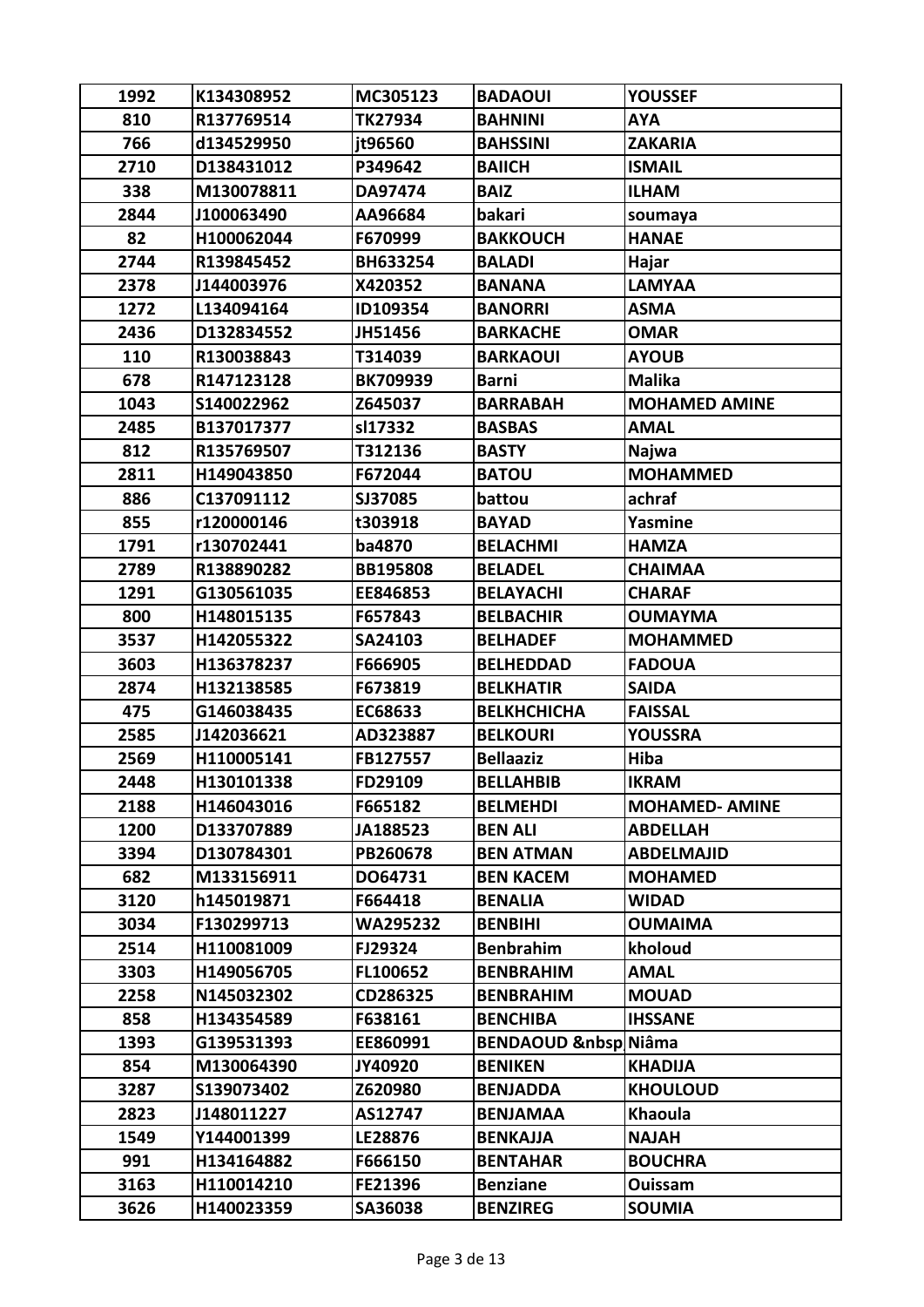| 396<br>J133180087<br>AY8018<br><b>BERHAL</b><br><b>KAOUTAR</b><br>F580920<br>3494<br>H131341485<br><b>BERHILI</b><br><b>MOHAMMED AMINE</b><br>1898<br>H134117683<br>F642710<br><b>BERKANI</b><br><b>ILHAM</b><br>161<br>D148008648<br><b>BERRI</b><br>JT81744<br><b>ZAKARIA</b> |  |
|---------------------------------------------------------------------------------------------------------------------------------------------------------------------------------------------------------------------------------------------------------------------------------|--|
|                                                                                                                                                                                                                                                                                 |  |
|                                                                                                                                                                                                                                                                                 |  |
|                                                                                                                                                                                                                                                                                 |  |
|                                                                                                                                                                                                                                                                                 |  |
| 1111<br>H136386715<br>FH62846<br>bertal<br>ikram                                                                                                                                                                                                                                |  |
| 406<br>R133235639<br><b>BA17558</b><br><b>BHAIZI</b><br><b>NAJWA</b>                                                                                                                                                                                                            |  |
| 870<br>N139097960<br>CN31793<br><b>BIAD</b><br><b>MOHAMED</b>                                                                                                                                                                                                                   |  |
| 1276<br>H144060319<br>FL101949<br><b>BIBI</b><br><b>CHAIMAE</b>                                                                                                                                                                                                                 |  |
| 823<br>M141072999<br>V358780<br><b>BIRALI</b><br><b>MOHAMED</b>                                                                                                                                                                                                                 |  |
| 3651<br>H142020037<br>F667343<br><b>BITARI</b><br><b>IKRAM</b>                                                                                                                                                                                                                  |  |
| 1368<br>H140023033<br>SX17417<br><b>BOUABDALLAH</b><br><b>HAMZA</b>                                                                                                                                                                                                             |  |
| 834<br>N137105852<br>CN41905<br><b>BOUAJAJ</b><br><b>FATIMA-ZAHRA</b>                                                                                                                                                                                                           |  |
| 335<br>F667600<br>h140057869<br><b>BOUAKKA</b><br><b>YOUSRA</b>                                                                                                                                                                                                                 |  |
| 1417<br>h130041276<br>62000<br><b>BOUAKSI</b><br>Dounia                                                                                                                                                                                                                         |  |
| 2273<br>N138275830<br>CN40926<br><b>BOUALY</b><br><b>FADILA</b>                                                                                                                                                                                                                 |  |
| 1033<br>M130104872<br><b>UA124140</b><br><b>BOUAYD</b><br><b>NADIA</b>                                                                                                                                                                                                          |  |
| 1728<br>L138094404<br>ID109521<br><b>BOUCHANE</b><br><b>IBTISSAM</b>                                                                                                                                                                                                            |  |
| 1494<br>H135125533<br>FD29556<br><b>BOUDAOUD</b><br><b>SOUKAYNA</b>                                                                                                                                                                                                             |  |
| 164<br>P145051276<br>SH199940<br><b>BOUFAL</b><br><b>ACHRAF</b>                                                                                                                                                                                                                 |  |
| 290<br>H143021966<br>F663951<br><b>BOUFELJA</b><br><b>OUSSAMA</b>                                                                                                                                                                                                               |  |
| 2172<br>Hafsa<br>M137149236<br>U202239<br><b>Bouhafs</b>                                                                                                                                                                                                                        |  |
| 1051<br>M132211493<br>U201920<br><b>BOUHAYEK</b><br><b>RAWYA</b>                                                                                                                                                                                                                |  |
| 1290<br>G134561038<br>EE890877<br><b>BOUHKKA</b><br><b>ABDELILAH</b>                                                                                                                                                                                                            |  |
| 984<br>E130191294<br>GI6735<br><b>BOUHLAL</b><br><b>Salah Eddine</b>                                                                                                                                                                                                            |  |
| 2281<br>C132132365<br>JF61194<br><b>BOUHOIILI</b><br><b>HASSAN</b>                                                                                                                                                                                                              |  |
| 2925<br>ZG156062<br><b>Bouhouch</b><br><b>El Hassan</b><br>s132095852                                                                                                                                                                                                           |  |
| 3014<br>H136352787<br>F539447<br><b>BOUKHLIA</b><br><b>OUTHMANE</b>                                                                                                                                                                                                             |  |
| 2274<br>D136185598<br>JB510561<br><b>BOUKNAH</b><br><b>EL MEHDI</b>                                                                                                                                                                                                             |  |
| fh64552<br>H138098509<br><b>BOUKYOD</b><br><b>CHAIMAE</b><br>418                                                                                                                                                                                                                |  |
| 981<br>K132169657<br>M632676<br><b>BOULAHOUAJEB</b><br><b>HAFSA</b>                                                                                                                                                                                                             |  |
| 1248<br>D139223095<br>JD91520<br><b>BOULAID</b><br><b>HAMZA</b>                                                                                                                                                                                                                 |  |
| 2522<br><b>BOULARTAL</b><br>M130108605<br>VA143371<br><b>NABIL</b>                                                                                                                                                                                                              |  |
| 1220<br>M146017217<br>DA100227<br><b>BOULHENNA</b><br><b>FATIMA ZAHRA</b>                                                                                                                                                                                                       |  |
| 1739<br>H135391180<br>FA200257<br>boumaaraf<br>imane                                                                                                                                                                                                                            |  |
| 2255<br>c135063091<br>Jf61650<br><b>BOUNAAJ</b><br><b>MOHAMED</b>                                                                                                                                                                                                               |  |
| 2962<br>H139235258<br>FD26165<br><b>BOUNOUA</b><br><b>MOURAD</b>                                                                                                                                                                                                                |  |
| 3339<br>H139062016<br>FD30750<br><b>BOUSSALEM</b><br><b>ABIR</b>                                                                                                                                                                                                                |  |
| 1949<br>R149071256<br>SX17287<br><b>BOUSSARDI</b><br><b>MOHAMMED</b>                                                                                                                                                                                                            |  |
| 535<br>G133836483<br>EE953044<br><b>BOUSSOUNA</b><br><b>SALMA</b>                                                                                                                                                                                                               |  |
| 1712<br><b>BOUSSOUNT</b><br>D135191651<br>JE309599<br><b>MOHAMED</b>                                                                                                                                                                                                            |  |
| 550<br>G130013515<br>EE940309<br><b>BOUSWIR</b><br><b>ZAINEB</b>                                                                                                                                                                                                                |  |
| 576<br>D148028991<br>PB313139<br><b>BOUTACHAA</b><br><b>MOHAMED</b>                                                                                                                                                                                                             |  |
| 3126<br>H146020331<br>F664213<br><b>BOUTAGUIA</b><br><b>TARIQ</b>                                                                                                                                                                                                               |  |
| 3277<br>H130344002<br><b>FH59285</b><br><b>BOUTAHAR</b><br><b>MAJDA</b>                                                                                                                                                                                                         |  |
| 422<br>H132100558<br>FH63819<br><b>BOUTAHAR</b><br><b>MAROUA</b>                                                                                                                                                                                                                |  |
| 2718<br>G138212497<br>N453737<br><b>BOUTARBOUCH</b><br><b>SLIMANE</b>                                                                                                                                                                                                           |  |
| 845<br>P132517174<br>K569532<br><b>BOUTAYEB</b><br><b>LAMIAA</b>                                                                                                                                                                                                                |  |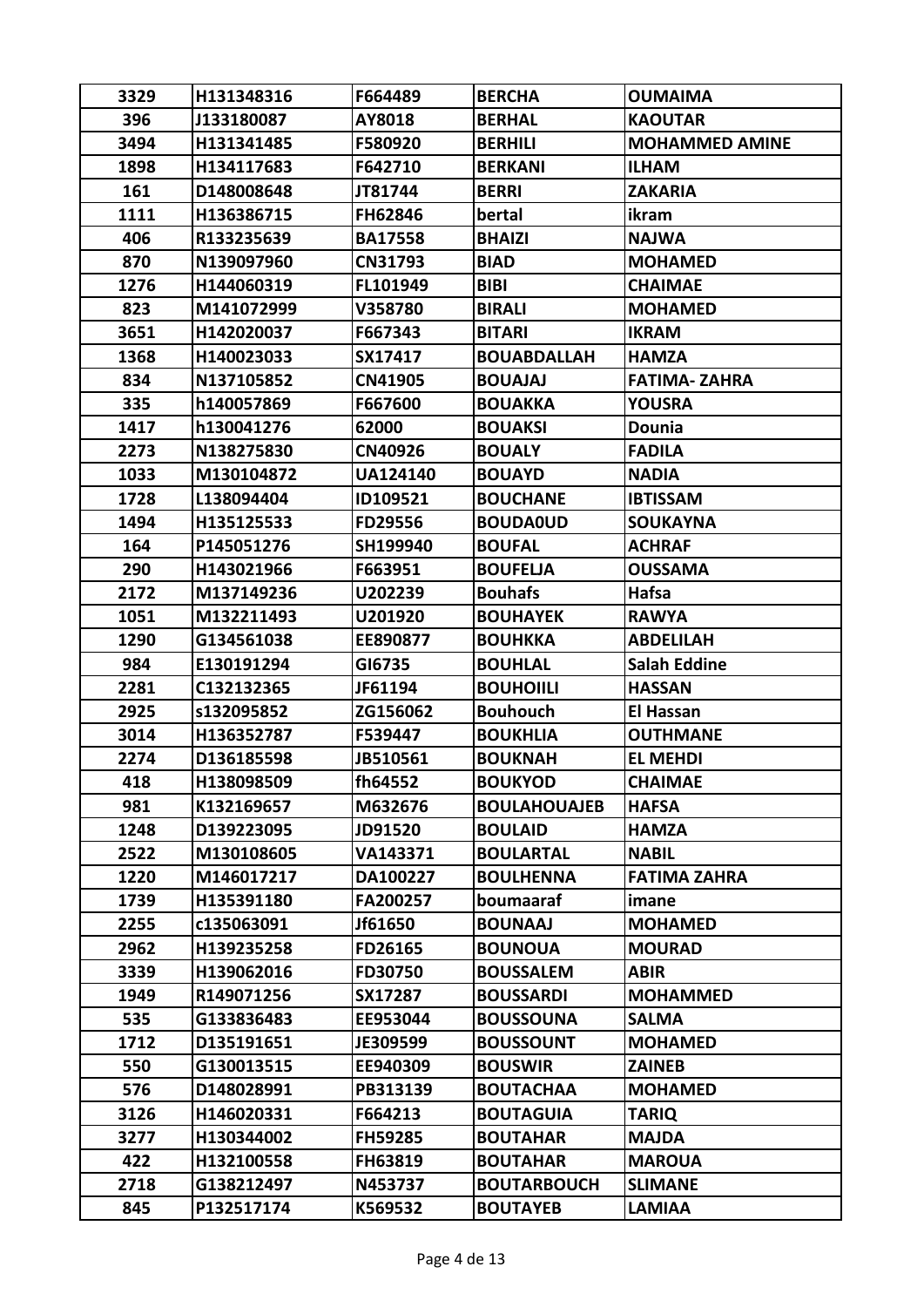| 1376<br><b>bOUYA</b><br>m134265960<br>va140520<br>Nadya<br>3635<br>S136087400<br>Z645193<br><b>BOUYADMARANE</b><br><b>SIHAME</b><br>3634<br>S131087399<br>Z645039<br><b>BOUYADMARANE</b><br><b>MAJID</b><br>2896<br>N134100916<br>CN45112<br><b>SOUMIA</b><br><b>BOUZAMOUR</b><br>2986<br>S142010071<br>ZG158092<br><b>BOUZINA</b><br><b>JAMILA</b><br>3166<br>H143035166<br>F672757<br><b>OUMAIMA</b><br><b>Bzyaze</b><br>1948<br>R134729069<br>BB183192<br><b>MOURAD</b><br><b>CHABAR</b><br>1540<br>H145040475<br>SZ19075<br><b>CHACHA</b><br><b>MOUNIR</b><br>319<br>H130087386<br>F653385<br><b>CHAHLAFI</b><br><b>MARYAM</b><br>3362<br>Y144000134<br>F667492<br><b>CHAHLAL</b><br>YAMINA<br>1379<br>M140009801<br>UB102144<br><b>CHAKRI</b><br><b>CHAIMAE</b><br>R130476083<br>2111<br>B11846<br>chalkhane<br>loubna<br>3270<br>ZG159275<br><b>LAILA</b><br>S147016610<br><b>CHAREF</b><br>2996<br><b>MERIAME</b><br>G141039741<br>Ec68193<br><b>CHARJAMI</b><br>2750<br>H130028351<br>fa191995<br><b>CHATTOU</b><br><b>MERIEM</b><br>2535<br>f659867<br>H145016893<br><b>CHELLIQ</b><br><b>IBRAHIM</b><br>2214<br>H146060346<br>FL99382<br><b>CHENNAK</b><br><b>OUSSAMA</b><br>3656<br>H131258749<br>F670728<br><b>CHETOUANI</b><br><b>OMAR</b><br>372<br>AE289023<br>J139474968<br><b>CHIHANI</b><br><b>SAFAE</b><br>2151<br>H147042151<br>SZ16309<br><b>CHOURAK</b><br><b>OUSSAMA</b><br>2121<br>s131420483<br><b>CHTIOUI</b><br>z640831<br><b>MERIEM</b><br>425<br>F145056270<br>TA148032<br><b>DAHBI</b><br><b>WISSAL</b><br>103<br>R130074308<br>T305392<br><b>DAKHCHE</b><br><b>HAMZA</b><br>2417<br>h135144270<br>FA195214<br><b>DAKHLI</b><br><b>YOSRA</b><br>926<br>H132258952<br>F656381<br><b>DANI</b><br><b>HOUDA</b><br>2464<br>G137756054<br>EE951278<br><b>DAOUFA</b><br>marouane<br>2486<br>S136076900<br>ZG158013<br><b>DARDOUR</b><br><b>ILHAM</b><br>2978<br>JM59176<br><b>YOUSSEF</b><br>D134065824<br><b>DARKAOUI</b><br>341<br>G135616617<br>EE962915<br><b>DAROUICH</b><br><b>REDA</b><br>47<br>S138187883<br>Z642844<br><b>DAYEDAYE</b><br><b>YASSIR</b><br>40<br>M138211483<br><b>DEARA</b><br><b>SARA</b><br>U202868<br>2342<br>M11959166<br>D829951<br>Denni<br>Asmae<br>N138282659<br>WA302013<br>3451<br><b>DEROUICH</b><br><b>ILIASS</b><br>408<br><b>Mohammed Abdessalam</b><br>H130410086<br>F644333<br><b>DERRADJI</b><br>3647<br>P146070738<br><b>Diani</b><br>Zakia<br>LC320845<br><b>DIDI</b><br>129<br>J146040218<br>AE295115<br><b>KHOULOUD</b><br><b>Hibat Allah</b><br>2030<br>H136409956<br>F647802<br><b>DIYEN</b><br><b>EL AALYAOUI</b><br><b>ROMAYSAE</b><br>759<br>H137246779<br>S797511<br>2988<br><b>EL AOUNI</b><br>J137096868<br>FC61128<br><b>YOUSSEF</b><br>1761<br>OD60979<br><b>EL FAIK</b><br>A136010255<br><b>ASMAE</b><br>1095<br>D135200313<br>JA189690<br>EL - OUAOUZGUITI AYOUB<br>D134610167<br>JM81239<br><b>EL ABED</b><br><b>AMAL</b><br>454<br>363<br>H110015116<br>FA194326<br>El Ajaji<br>Youssef<br>el allam<br>873<br>H134343153<br>SB14845<br><b>KAOUTHAR</b><br>1116<br><b>EL ALLAOUI</b><br>h130030138<br>SX18771<br><b>NABIL</b><br>3461<br>S136079950<br><b>EL AMRAOUI</b><br>Z649574<br><b>MOHAMED</b><br>G133556784<br>420<br>EE936108<br>El Ansari<br>Oussama | 2021 | G139135103 | Y502952 | <b>BOUYA</b> | <b>FOUAD</b> |
|---------------------------------------------------------------------------------------------------------------------------------------------------------------------------------------------------------------------------------------------------------------------------------------------------------------------------------------------------------------------------------------------------------------------------------------------------------------------------------------------------------------------------------------------------------------------------------------------------------------------------------------------------------------------------------------------------------------------------------------------------------------------------------------------------------------------------------------------------------------------------------------------------------------------------------------------------------------------------------------------------------------------------------------------------------------------------------------------------------------------------------------------------------------------------------------------------------------------------------------------------------------------------------------------------------------------------------------------------------------------------------------------------------------------------------------------------------------------------------------------------------------------------------------------------------------------------------------------------------------------------------------------------------------------------------------------------------------------------------------------------------------------------------------------------------------------------------------------------------------------------------------------------------------------------------------------------------------------------------------------------------------------------------------------------------------------------------------------------------------------------------------------------------------------------------------------------------------------------------------------------------------------------------------------------------------------------------------------------------------------------------------------------------------------------------------------------------------------------------------------------------------------------------------------------------------------------------------------------------------------------------------------------------------------------------------------------------------------------------------------------------------------------------------------------------------------------------------------------------------------------------------------------------------------------------------------------------------------------------------------------------------------------------------------------------------------------------------------------------------------------------------------------------------------------------------------------------------------------------------------------|------|------------|---------|--------------|--------------|
|                                                                                                                                                                                                                                                                                                                                                                                                                                                                                                                                                                                                                                                                                                                                                                                                                                                                                                                                                                                                                                                                                                                                                                                                                                                                                                                                                                                                                                                                                                                                                                                                                                                                                                                                                                                                                                                                                                                                                                                                                                                                                                                                                                                                                                                                                                                                                                                                                                                                                                                                                                                                                                                                                                                                                                                                                                                                                                                                                                                                                                                                                                                                                                                                                                                   |      |            |         |              |              |
|                                                                                                                                                                                                                                                                                                                                                                                                                                                                                                                                                                                                                                                                                                                                                                                                                                                                                                                                                                                                                                                                                                                                                                                                                                                                                                                                                                                                                                                                                                                                                                                                                                                                                                                                                                                                                                                                                                                                                                                                                                                                                                                                                                                                                                                                                                                                                                                                                                                                                                                                                                                                                                                                                                                                                                                                                                                                                                                                                                                                                                                                                                                                                                                                                                                   |      |            |         |              |              |
|                                                                                                                                                                                                                                                                                                                                                                                                                                                                                                                                                                                                                                                                                                                                                                                                                                                                                                                                                                                                                                                                                                                                                                                                                                                                                                                                                                                                                                                                                                                                                                                                                                                                                                                                                                                                                                                                                                                                                                                                                                                                                                                                                                                                                                                                                                                                                                                                                                                                                                                                                                                                                                                                                                                                                                                                                                                                                                                                                                                                                                                                                                                                                                                                                                                   |      |            |         |              |              |
|                                                                                                                                                                                                                                                                                                                                                                                                                                                                                                                                                                                                                                                                                                                                                                                                                                                                                                                                                                                                                                                                                                                                                                                                                                                                                                                                                                                                                                                                                                                                                                                                                                                                                                                                                                                                                                                                                                                                                                                                                                                                                                                                                                                                                                                                                                                                                                                                                                                                                                                                                                                                                                                                                                                                                                                                                                                                                                                                                                                                                                                                                                                                                                                                                                                   |      |            |         |              |              |
|                                                                                                                                                                                                                                                                                                                                                                                                                                                                                                                                                                                                                                                                                                                                                                                                                                                                                                                                                                                                                                                                                                                                                                                                                                                                                                                                                                                                                                                                                                                                                                                                                                                                                                                                                                                                                                                                                                                                                                                                                                                                                                                                                                                                                                                                                                                                                                                                                                                                                                                                                                                                                                                                                                                                                                                                                                                                                                                                                                                                                                                                                                                                                                                                                                                   |      |            |         |              |              |
|                                                                                                                                                                                                                                                                                                                                                                                                                                                                                                                                                                                                                                                                                                                                                                                                                                                                                                                                                                                                                                                                                                                                                                                                                                                                                                                                                                                                                                                                                                                                                                                                                                                                                                                                                                                                                                                                                                                                                                                                                                                                                                                                                                                                                                                                                                                                                                                                                                                                                                                                                                                                                                                                                                                                                                                                                                                                                                                                                                                                                                                                                                                                                                                                                                                   |      |            |         |              |              |
|                                                                                                                                                                                                                                                                                                                                                                                                                                                                                                                                                                                                                                                                                                                                                                                                                                                                                                                                                                                                                                                                                                                                                                                                                                                                                                                                                                                                                                                                                                                                                                                                                                                                                                                                                                                                                                                                                                                                                                                                                                                                                                                                                                                                                                                                                                                                                                                                                                                                                                                                                                                                                                                                                                                                                                                                                                                                                                                                                                                                                                                                                                                                                                                                                                                   |      |            |         |              |              |
|                                                                                                                                                                                                                                                                                                                                                                                                                                                                                                                                                                                                                                                                                                                                                                                                                                                                                                                                                                                                                                                                                                                                                                                                                                                                                                                                                                                                                                                                                                                                                                                                                                                                                                                                                                                                                                                                                                                                                                                                                                                                                                                                                                                                                                                                                                                                                                                                                                                                                                                                                                                                                                                                                                                                                                                                                                                                                                                                                                                                                                                                                                                                                                                                                                                   |      |            |         |              |              |
|                                                                                                                                                                                                                                                                                                                                                                                                                                                                                                                                                                                                                                                                                                                                                                                                                                                                                                                                                                                                                                                                                                                                                                                                                                                                                                                                                                                                                                                                                                                                                                                                                                                                                                                                                                                                                                                                                                                                                                                                                                                                                                                                                                                                                                                                                                                                                                                                                                                                                                                                                                                                                                                                                                                                                                                                                                                                                                                                                                                                                                                                                                                                                                                                                                                   |      |            |         |              |              |
|                                                                                                                                                                                                                                                                                                                                                                                                                                                                                                                                                                                                                                                                                                                                                                                                                                                                                                                                                                                                                                                                                                                                                                                                                                                                                                                                                                                                                                                                                                                                                                                                                                                                                                                                                                                                                                                                                                                                                                                                                                                                                                                                                                                                                                                                                                                                                                                                                                                                                                                                                                                                                                                                                                                                                                                                                                                                                                                                                                                                                                                                                                                                                                                                                                                   |      |            |         |              |              |
|                                                                                                                                                                                                                                                                                                                                                                                                                                                                                                                                                                                                                                                                                                                                                                                                                                                                                                                                                                                                                                                                                                                                                                                                                                                                                                                                                                                                                                                                                                                                                                                                                                                                                                                                                                                                                                                                                                                                                                                                                                                                                                                                                                                                                                                                                                                                                                                                                                                                                                                                                                                                                                                                                                                                                                                                                                                                                                                                                                                                                                                                                                                                                                                                                                                   |      |            |         |              |              |
|                                                                                                                                                                                                                                                                                                                                                                                                                                                                                                                                                                                                                                                                                                                                                                                                                                                                                                                                                                                                                                                                                                                                                                                                                                                                                                                                                                                                                                                                                                                                                                                                                                                                                                                                                                                                                                                                                                                                                                                                                                                                                                                                                                                                                                                                                                                                                                                                                                                                                                                                                                                                                                                                                                                                                                                                                                                                                                                                                                                                                                                                                                                                                                                                                                                   |      |            |         |              |              |
|                                                                                                                                                                                                                                                                                                                                                                                                                                                                                                                                                                                                                                                                                                                                                                                                                                                                                                                                                                                                                                                                                                                                                                                                                                                                                                                                                                                                                                                                                                                                                                                                                                                                                                                                                                                                                                                                                                                                                                                                                                                                                                                                                                                                                                                                                                                                                                                                                                                                                                                                                                                                                                                                                                                                                                                                                                                                                                                                                                                                                                                                                                                                                                                                                                                   |      |            |         |              |              |
|                                                                                                                                                                                                                                                                                                                                                                                                                                                                                                                                                                                                                                                                                                                                                                                                                                                                                                                                                                                                                                                                                                                                                                                                                                                                                                                                                                                                                                                                                                                                                                                                                                                                                                                                                                                                                                                                                                                                                                                                                                                                                                                                                                                                                                                                                                                                                                                                                                                                                                                                                                                                                                                                                                                                                                                                                                                                                                                                                                                                                                                                                                                                                                                                                                                   |      |            |         |              |              |
|                                                                                                                                                                                                                                                                                                                                                                                                                                                                                                                                                                                                                                                                                                                                                                                                                                                                                                                                                                                                                                                                                                                                                                                                                                                                                                                                                                                                                                                                                                                                                                                                                                                                                                                                                                                                                                                                                                                                                                                                                                                                                                                                                                                                                                                                                                                                                                                                                                                                                                                                                                                                                                                                                                                                                                                                                                                                                                                                                                                                                                                                                                                                                                                                                                                   |      |            |         |              |              |
|                                                                                                                                                                                                                                                                                                                                                                                                                                                                                                                                                                                                                                                                                                                                                                                                                                                                                                                                                                                                                                                                                                                                                                                                                                                                                                                                                                                                                                                                                                                                                                                                                                                                                                                                                                                                                                                                                                                                                                                                                                                                                                                                                                                                                                                                                                                                                                                                                                                                                                                                                                                                                                                                                                                                                                                                                                                                                                                                                                                                                                                                                                                                                                                                                                                   |      |            |         |              |              |
|                                                                                                                                                                                                                                                                                                                                                                                                                                                                                                                                                                                                                                                                                                                                                                                                                                                                                                                                                                                                                                                                                                                                                                                                                                                                                                                                                                                                                                                                                                                                                                                                                                                                                                                                                                                                                                                                                                                                                                                                                                                                                                                                                                                                                                                                                                                                                                                                                                                                                                                                                                                                                                                                                                                                                                                                                                                                                                                                                                                                                                                                                                                                                                                                                                                   |      |            |         |              |              |
|                                                                                                                                                                                                                                                                                                                                                                                                                                                                                                                                                                                                                                                                                                                                                                                                                                                                                                                                                                                                                                                                                                                                                                                                                                                                                                                                                                                                                                                                                                                                                                                                                                                                                                                                                                                                                                                                                                                                                                                                                                                                                                                                                                                                                                                                                                                                                                                                                                                                                                                                                                                                                                                                                                                                                                                                                                                                                                                                                                                                                                                                                                                                                                                                                                                   |      |            |         |              |              |
|                                                                                                                                                                                                                                                                                                                                                                                                                                                                                                                                                                                                                                                                                                                                                                                                                                                                                                                                                                                                                                                                                                                                                                                                                                                                                                                                                                                                                                                                                                                                                                                                                                                                                                                                                                                                                                                                                                                                                                                                                                                                                                                                                                                                                                                                                                                                                                                                                                                                                                                                                                                                                                                                                                                                                                                                                                                                                                                                                                                                                                                                                                                                                                                                                                                   |      |            |         |              |              |
|                                                                                                                                                                                                                                                                                                                                                                                                                                                                                                                                                                                                                                                                                                                                                                                                                                                                                                                                                                                                                                                                                                                                                                                                                                                                                                                                                                                                                                                                                                                                                                                                                                                                                                                                                                                                                                                                                                                                                                                                                                                                                                                                                                                                                                                                                                                                                                                                                                                                                                                                                                                                                                                                                                                                                                                                                                                                                                                                                                                                                                                                                                                                                                                                                                                   |      |            |         |              |              |
|                                                                                                                                                                                                                                                                                                                                                                                                                                                                                                                                                                                                                                                                                                                                                                                                                                                                                                                                                                                                                                                                                                                                                                                                                                                                                                                                                                                                                                                                                                                                                                                                                                                                                                                                                                                                                                                                                                                                                                                                                                                                                                                                                                                                                                                                                                                                                                                                                                                                                                                                                                                                                                                                                                                                                                                                                                                                                                                                                                                                                                                                                                                                                                                                                                                   |      |            |         |              |              |
|                                                                                                                                                                                                                                                                                                                                                                                                                                                                                                                                                                                                                                                                                                                                                                                                                                                                                                                                                                                                                                                                                                                                                                                                                                                                                                                                                                                                                                                                                                                                                                                                                                                                                                                                                                                                                                                                                                                                                                                                                                                                                                                                                                                                                                                                                                                                                                                                                                                                                                                                                                                                                                                                                                                                                                                                                                                                                                                                                                                                                                                                                                                                                                                                                                                   |      |            |         |              |              |
|                                                                                                                                                                                                                                                                                                                                                                                                                                                                                                                                                                                                                                                                                                                                                                                                                                                                                                                                                                                                                                                                                                                                                                                                                                                                                                                                                                                                                                                                                                                                                                                                                                                                                                                                                                                                                                                                                                                                                                                                                                                                                                                                                                                                                                                                                                                                                                                                                                                                                                                                                                                                                                                                                                                                                                                                                                                                                                                                                                                                                                                                                                                                                                                                                                                   |      |            |         |              |              |
|                                                                                                                                                                                                                                                                                                                                                                                                                                                                                                                                                                                                                                                                                                                                                                                                                                                                                                                                                                                                                                                                                                                                                                                                                                                                                                                                                                                                                                                                                                                                                                                                                                                                                                                                                                                                                                                                                                                                                                                                                                                                                                                                                                                                                                                                                                                                                                                                                                                                                                                                                                                                                                                                                                                                                                                                                                                                                                                                                                                                                                                                                                                                                                                                                                                   |      |            |         |              |              |
|                                                                                                                                                                                                                                                                                                                                                                                                                                                                                                                                                                                                                                                                                                                                                                                                                                                                                                                                                                                                                                                                                                                                                                                                                                                                                                                                                                                                                                                                                                                                                                                                                                                                                                                                                                                                                                                                                                                                                                                                                                                                                                                                                                                                                                                                                                                                                                                                                                                                                                                                                                                                                                                                                                                                                                                                                                                                                                                                                                                                                                                                                                                                                                                                                                                   |      |            |         |              |              |
|                                                                                                                                                                                                                                                                                                                                                                                                                                                                                                                                                                                                                                                                                                                                                                                                                                                                                                                                                                                                                                                                                                                                                                                                                                                                                                                                                                                                                                                                                                                                                                                                                                                                                                                                                                                                                                                                                                                                                                                                                                                                                                                                                                                                                                                                                                                                                                                                                                                                                                                                                                                                                                                                                                                                                                                                                                                                                                                                                                                                                                                                                                                                                                                                                                                   |      |            |         |              |              |
|                                                                                                                                                                                                                                                                                                                                                                                                                                                                                                                                                                                                                                                                                                                                                                                                                                                                                                                                                                                                                                                                                                                                                                                                                                                                                                                                                                                                                                                                                                                                                                                                                                                                                                                                                                                                                                                                                                                                                                                                                                                                                                                                                                                                                                                                                                                                                                                                                                                                                                                                                                                                                                                                                                                                                                                                                                                                                                                                                                                                                                                                                                                                                                                                                                                   |      |            |         |              |              |
|                                                                                                                                                                                                                                                                                                                                                                                                                                                                                                                                                                                                                                                                                                                                                                                                                                                                                                                                                                                                                                                                                                                                                                                                                                                                                                                                                                                                                                                                                                                                                                                                                                                                                                                                                                                                                                                                                                                                                                                                                                                                                                                                                                                                                                                                                                                                                                                                                                                                                                                                                                                                                                                                                                                                                                                                                                                                                                                                                                                                                                                                                                                                                                                                                                                   |      |            |         |              |              |
|                                                                                                                                                                                                                                                                                                                                                                                                                                                                                                                                                                                                                                                                                                                                                                                                                                                                                                                                                                                                                                                                                                                                                                                                                                                                                                                                                                                                                                                                                                                                                                                                                                                                                                                                                                                                                                                                                                                                                                                                                                                                                                                                                                                                                                                                                                                                                                                                                                                                                                                                                                                                                                                                                                                                                                                                                                                                                                                                                                                                                                                                                                                                                                                                                                                   |      |            |         |              |              |
|                                                                                                                                                                                                                                                                                                                                                                                                                                                                                                                                                                                                                                                                                                                                                                                                                                                                                                                                                                                                                                                                                                                                                                                                                                                                                                                                                                                                                                                                                                                                                                                                                                                                                                                                                                                                                                                                                                                                                                                                                                                                                                                                                                                                                                                                                                                                                                                                                                                                                                                                                                                                                                                                                                                                                                                                                                                                                                                                                                                                                                                                                                                                                                                                                                                   |      |            |         |              |              |
|                                                                                                                                                                                                                                                                                                                                                                                                                                                                                                                                                                                                                                                                                                                                                                                                                                                                                                                                                                                                                                                                                                                                                                                                                                                                                                                                                                                                                                                                                                                                                                                                                                                                                                                                                                                                                                                                                                                                                                                                                                                                                                                                                                                                                                                                                                                                                                                                                                                                                                                                                                                                                                                                                                                                                                                                                                                                                                                                                                                                                                                                                                                                                                                                                                                   |      |            |         |              |              |
|                                                                                                                                                                                                                                                                                                                                                                                                                                                                                                                                                                                                                                                                                                                                                                                                                                                                                                                                                                                                                                                                                                                                                                                                                                                                                                                                                                                                                                                                                                                                                                                                                                                                                                                                                                                                                                                                                                                                                                                                                                                                                                                                                                                                                                                                                                                                                                                                                                                                                                                                                                                                                                                                                                                                                                                                                                                                                                                                                                                                                                                                                                                                                                                                                                                   |      |            |         |              |              |
|                                                                                                                                                                                                                                                                                                                                                                                                                                                                                                                                                                                                                                                                                                                                                                                                                                                                                                                                                                                                                                                                                                                                                                                                                                                                                                                                                                                                                                                                                                                                                                                                                                                                                                                                                                                                                                                                                                                                                                                                                                                                                                                                                                                                                                                                                                                                                                                                                                                                                                                                                                                                                                                                                                                                                                                                                                                                                                                                                                                                                                                                                                                                                                                                                                                   |      |            |         |              |              |
|                                                                                                                                                                                                                                                                                                                                                                                                                                                                                                                                                                                                                                                                                                                                                                                                                                                                                                                                                                                                                                                                                                                                                                                                                                                                                                                                                                                                                                                                                                                                                                                                                                                                                                                                                                                                                                                                                                                                                                                                                                                                                                                                                                                                                                                                                                                                                                                                                                                                                                                                                                                                                                                                                                                                                                                                                                                                                                                                                                                                                                                                                                                                                                                                                                                   |      |            |         |              |              |
|                                                                                                                                                                                                                                                                                                                                                                                                                                                                                                                                                                                                                                                                                                                                                                                                                                                                                                                                                                                                                                                                                                                                                                                                                                                                                                                                                                                                                                                                                                                                                                                                                                                                                                                                                                                                                                                                                                                                                                                                                                                                                                                                                                                                                                                                                                                                                                                                                                                                                                                                                                                                                                                                                                                                                                                                                                                                                                                                                                                                                                                                                                                                                                                                                                                   |      |            |         |              |              |
|                                                                                                                                                                                                                                                                                                                                                                                                                                                                                                                                                                                                                                                                                                                                                                                                                                                                                                                                                                                                                                                                                                                                                                                                                                                                                                                                                                                                                                                                                                                                                                                                                                                                                                                                                                                                                                                                                                                                                                                                                                                                                                                                                                                                                                                                                                                                                                                                                                                                                                                                                                                                                                                                                                                                                                                                                                                                                                                                                                                                                                                                                                                                                                                                                                                   |      |            |         |              |              |
|                                                                                                                                                                                                                                                                                                                                                                                                                                                                                                                                                                                                                                                                                                                                                                                                                                                                                                                                                                                                                                                                                                                                                                                                                                                                                                                                                                                                                                                                                                                                                                                                                                                                                                                                                                                                                                                                                                                                                                                                                                                                                                                                                                                                                                                                                                                                                                                                                                                                                                                                                                                                                                                                                                                                                                                                                                                                                                                                                                                                                                                                                                                                                                                                                                                   |      |            |         |              |              |
|                                                                                                                                                                                                                                                                                                                                                                                                                                                                                                                                                                                                                                                                                                                                                                                                                                                                                                                                                                                                                                                                                                                                                                                                                                                                                                                                                                                                                                                                                                                                                                                                                                                                                                                                                                                                                                                                                                                                                                                                                                                                                                                                                                                                                                                                                                                                                                                                                                                                                                                                                                                                                                                                                                                                                                                                                                                                                                                                                                                                                                                                                                                                                                                                                                                   |      |            |         |              |              |
|                                                                                                                                                                                                                                                                                                                                                                                                                                                                                                                                                                                                                                                                                                                                                                                                                                                                                                                                                                                                                                                                                                                                                                                                                                                                                                                                                                                                                                                                                                                                                                                                                                                                                                                                                                                                                                                                                                                                                                                                                                                                                                                                                                                                                                                                                                                                                                                                                                                                                                                                                                                                                                                                                                                                                                                                                                                                                                                                                                                                                                                                                                                                                                                                                                                   |      |            |         |              |              |
|                                                                                                                                                                                                                                                                                                                                                                                                                                                                                                                                                                                                                                                                                                                                                                                                                                                                                                                                                                                                                                                                                                                                                                                                                                                                                                                                                                                                                                                                                                                                                                                                                                                                                                                                                                                                                                                                                                                                                                                                                                                                                                                                                                                                                                                                                                                                                                                                                                                                                                                                                                                                                                                                                                                                                                                                                                                                                                                                                                                                                                                                                                                                                                                                                                                   |      |            |         |              |              |
|                                                                                                                                                                                                                                                                                                                                                                                                                                                                                                                                                                                                                                                                                                                                                                                                                                                                                                                                                                                                                                                                                                                                                                                                                                                                                                                                                                                                                                                                                                                                                                                                                                                                                                                                                                                                                                                                                                                                                                                                                                                                                                                                                                                                                                                                                                                                                                                                                                                                                                                                                                                                                                                                                                                                                                                                                                                                                                                                                                                                                                                                                                                                                                                                                                                   |      |            |         |              |              |
|                                                                                                                                                                                                                                                                                                                                                                                                                                                                                                                                                                                                                                                                                                                                                                                                                                                                                                                                                                                                                                                                                                                                                                                                                                                                                                                                                                                                                                                                                                                                                                                                                                                                                                                                                                                                                                                                                                                                                                                                                                                                                                                                                                                                                                                                                                                                                                                                                                                                                                                                                                                                                                                                                                                                                                                                                                                                                                                                                                                                                                                                                                                                                                                                                                                   |      |            |         |              |              |
|                                                                                                                                                                                                                                                                                                                                                                                                                                                                                                                                                                                                                                                                                                                                                                                                                                                                                                                                                                                                                                                                                                                                                                                                                                                                                                                                                                                                                                                                                                                                                                                                                                                                                                                                                                                                                                                                                                                                                                                                                                                                                                                                                                                                                                                                                                                                                                                                                                                                                                                                                                                                                                                                                                                                                                                                                                                                                                                                                                                                                                                                                                                                                                                                                                                   |      |            |         |              |              |
|                                                                                                                                                                                                                                                                                                                                                                                                                                                                                                                                                                                                                                                                                                                                                                                                                                                                                                                                                                                                                                                                                                                                                                                                                                                                                                                                                                                                                                                                                                                                                                                                                                                                                                                                                                                                                                                                                                                                                                                                                                                                                                                                                                                                                                                                                                                                                                                                                                                                                                                                                                                                                                                                                                                                                                                                                                                                                                                                                                                                                                                                                                                                                                                                                                                   |      |            |         |              |              |
|                                                                                                                                                                                                                                                                                                                                                                                                                                                                                                                                                                                                                                                                                                                                                                                                                                                                                                                                                                                                                                                                                                                                                                                                                                                                                                                                                                                                                                                                                                                                                                                                                                                                                                                                                                                                                                                                                                                                                                                                                                                                                                                                                                                                                                                                                                                                                                                                                                                                                                                                                                                                                                                                                                                                                                                                                                                                                                                                                                                                                                                                                                                                                                                                                                                   |      |            |         |              |              |
|                                                                                                                                                                                                                                                                                                                                                                                                                                                                                                                                                                                                                                                                                                                                                                                                                                                                                                                                                                                                                                                                                                                                                                                                                                                                                                                                                                                                                                                                                                                                                                                                                                                                                                                                                                                                                                                                                                                                                                                                                                                                                                                                                                                                                                                                                                                                                                                                                                                                                                                                                                                                                                                                                                                                                                                                                                                                                                                                                                                                                                                                                                                                                                                                                                                   |      |            |         |              |              |
|                                                                                                                                                                                                                                                                                                                                                                                                                                                                                                                                                                                                                                                                                                                                                                                                                                                                                                                                                                                                                                                                                                                                                                                                                                                                                                                                                                                                                                                                                                                                                                                                                                                                                                                                                                                                                                                                                                                                                                                                                                                                                                                                                                                                                                                                                                                                                                                                                                                                                                                                                                                                                                                                                                                                                                                                                                                                                                                                                                                                                                                                                                                                                                                                                                                   |      |            |         |              |              |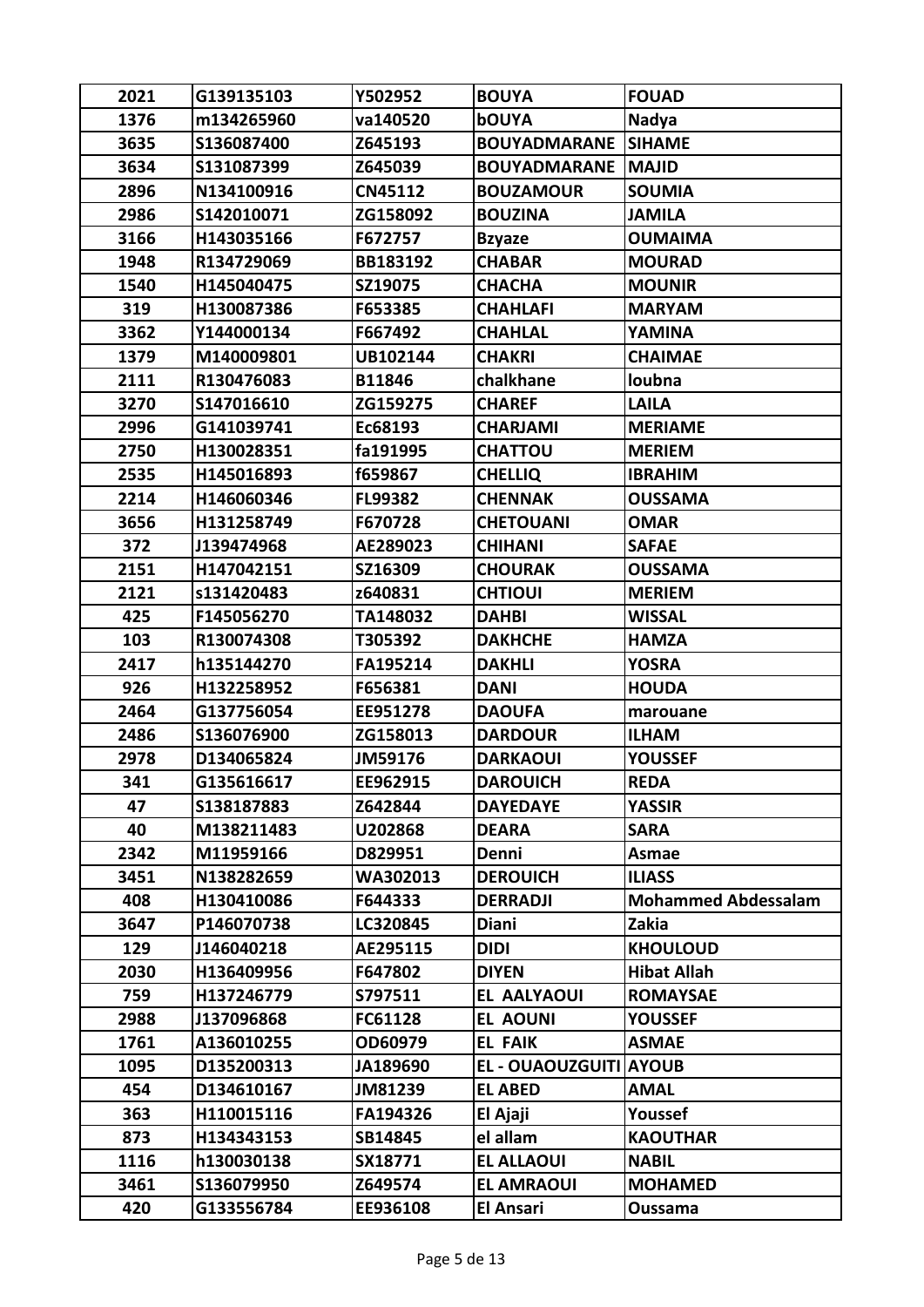| 1162 | H149020279 | F674102         | <b>EL AOUNI</b>         | <b>SAFAE</b>           |
|------|------------|-----------------|-------------------------|------------------------|
| 661  | H147023553 | SA29977         | <b>EL ASRI</b>          | <b>NAJLAE</b>          |
| 2713 | C134121898 | JA189656        | <b>EL ASRI</b>          | <b>RACHIDA</b>         |
| 2323 | D133272327 | JB511851        | <b>EL ATRASI</b>        | <b>AYMANE</b>          |
| 2170 | S135434826 | Z631332         | <b>EL AYACHI</b>        | <b>LOUBNA</b>          |
| 2055 | H145021947 | F665326         | <b>EL AYDI</b>          | <b>KAOUTAR</b>         |
| 1860 | R132205022 | BH635480        | <b>EL AZHAR</b>         | <b>KHAWLA</b>          |
| 1341 | s137074886 | z640701         | <b>EL AZZOUZI</b>       | <b>HAJAR</b>           |
| 3661 | P134450688 | LC331866        | El bakali               | Kawthar                |
| 1077 | S132130468 | Z643206         | <b>EL BANNOUDI</b>      | <b>KAOUTAR</b>         |
| 2181 | L133371562 | IA192250        | El bâz                  | Hatim                  |
| 2770 | L139345637 | IB256490        | <b>EL BEDNA</b>         | <b>DOUAA</b>           |
| 3178 | S138055638 | Z650248         | el bekri                | omayma                 |
| 3631 | M120022819 | D868224         | <b>EL BERHMANI</b>      | <b>ACHRAF</b>          |
| 2715 | H133250975 | FA190970        | <b>EL BEZAZI</b>        | manal                  |
| 1150 | H141004447 | F647644         | <b>EL BOUHALI</b>       | <b>SIHAM</b>           |
| 3466 | G146024459 | EA233638        | <b>EL BOUHIRI</b>       | <b>FATIMA EZZAHRAE</b> |
| 931  | J132320268 | AE298802        | <b>EL BOUZIDI</b>       | <b>Nabila</b>          |
| 878  | R120033473 | F674966         | <b>EL B'ZIOUI</b>       | <b>LOUBNA</b>          |
| 1301 | S130429171 | Z633109         | <b>EL DOUBI</b>         | <b>OTHMANE</b>         |
| 2432 | H131359274 | FC62911         | <b>EL FAGROUD</b>       | <b>IMANE</b>           |
| 2719 | G133351226 | EE656261        | <b>EL FATOUAKI</b>      | <b>OSSAMA</b>          |
| 998  | R148083675 | <b>BK709061</b> | <b>EL GHARBAOUI</b>     | <b>FATIMA ZAHRA</b>    |
| 1203 | D134218190 | PA175648        | <b>EL GHOLB</b>         | <b>MUSTAPHA</b>        |
| 3415 | S141021545 | ZG156126        | <b>EL Guourchi</b>      | <b>Sahar</b>           |
| 1273 | B139081395 | sh205151        | <b>EL HAIRACH</b>       | <b>MAIMOUNA</b>        |
| 2139 | H149008143 | FA180225        | <b>EL HAKIMY</b>        | <b>SANA</b>            |
| 3022 | F137291534 | WA271978        | <b>EL HARRADJI</b>      | <b>IMANE</b>           |
| 3023 | F130291519 | WA271977        | <b>EL HARRADJI</b>      | <b>ILHAM</b>           |
| 3646 | H144059824 | F659378         | <b>EL HASNAOUI</b>      | <b>IBTISSAM</b>        |
| 3201 | M131215335 | <b>UD14887</b>  | <b>EL HASSANI</b>       | <b>MOHAMMED</b>        |
| 2673 | D132577536 | pa162562        | <b>EL HAZIZ</b>         | <b>HAMZA</b>           |
| 1684 | H147030037 | <b>FK10262</b>  | <b>EL HEDDAD</b>        | <b>MOHAMMED</b>        |
| 1007 | S139027125 | Z643614         | <b>EL IDRISSI MAHDI</b> | <b>MARIAM</b>          |
| 3250 | H136343166 | SB14373         | <b>EL ISATI</b>         | <b>MOHAMED</b>         |
| 2809 | H135057187 | F675028         | <b>EL JABRI</b>         | <b>ZAKIA</b>           |
| 3632 | M135440043 | <b>UD10433</b>  | <b>EL JANYANI</b>       | <b>ILYAS</b>           |
| 3580 | S143021122 | ZG156957        | <b>EL JEBROUNI</b>      | <b>FARAH</b>           |
| 509  | R148079843 | BL160474        | <b>EL KARKRI</b>        | <b>NAJLAE</b>          |
| 2716 | E141162811 | G761212         | <b>EL KHAMMAR</b>       | <b>AZIZA</b>           |
| 623  | S146010099 | ZG35809         | el kharmouz             | zahra                  |
| 1003 | M130457250 | U204071         | <b>EL KOURNI</b>        | <b>CHAIMAE</b>         |
| 3625 | H130002961 | FH64609         | El manssouri            | Souhayb                |
| 1345 | s134086433 | ZT289064        | <b>EL MARZAK</b>        | <b>MOHAMMED</b>        |
| 1664 | D131519157 | JC604608        | <b>EL MESTAR</b>        | <b>FATINE</b>          |
| 2456 | E148202009 | GB280103        | <b>EL MKHANTAR</b>      | <b>HANANE</b>          |
| 1370 | H132343414 | F593798         | <b>EL MOKHTARI</b>      | <b>FADOUA</b>          |
| 3220 | H132177977 | F658445         | <b>EL MOUDEN</b>        | <b>CHAIMAE</b>         |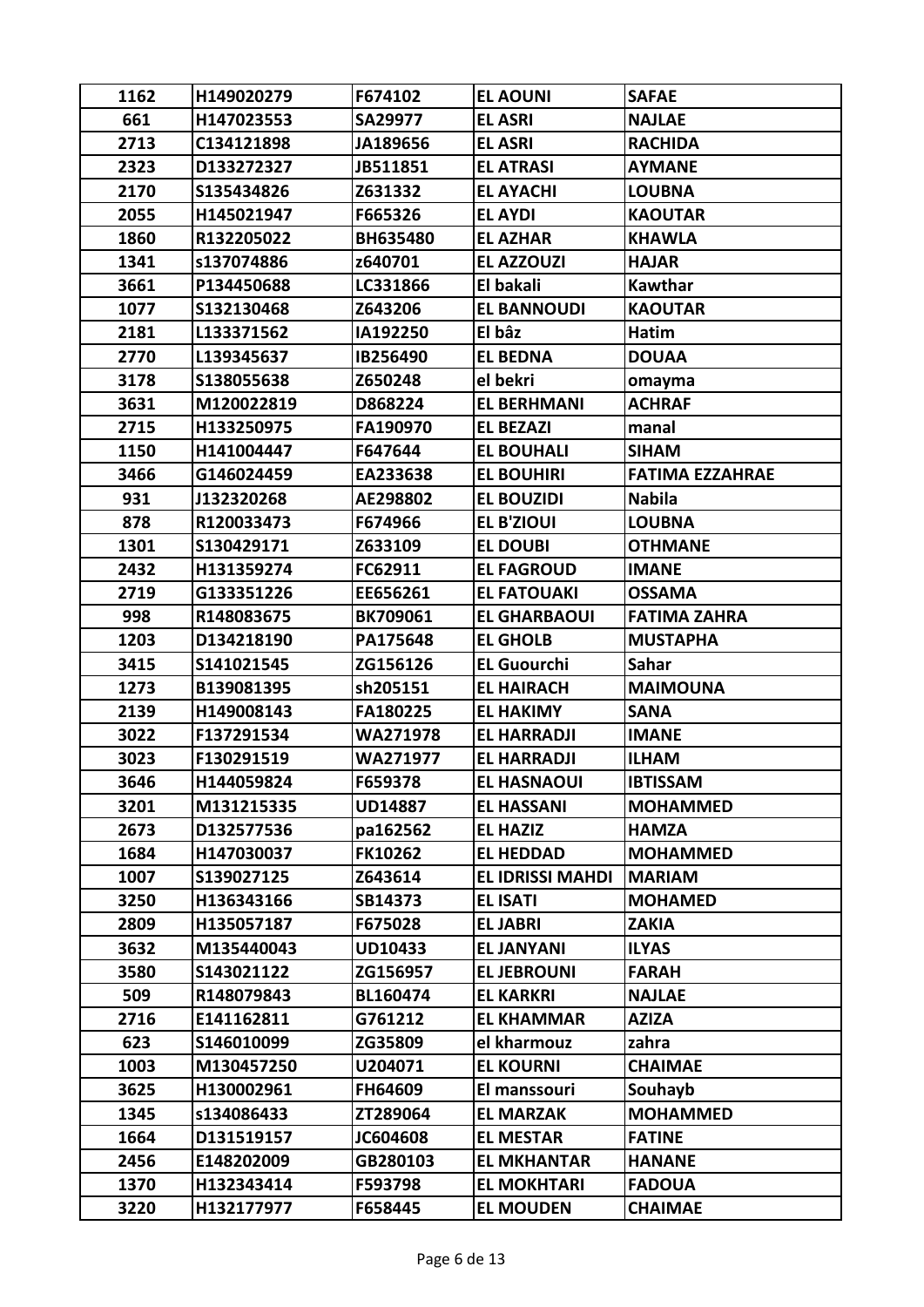| 3620 | H139196898 | SX18405         | <b>EL MOUFIR</b>     | <b>SALWA</b>           |
|------|------------|-----------------|----------------------|------------------------|
| 3408 | S141015545 | ZG154146        | <b>EL MOUISSI</b>    | <b>AMAL</b>            |
| 2336 | M133522527 | <b>UA121863</b> | <b>EL MOUMNI</b>     | <b>AYOUB</b>           |
| 2974 | S133171348 | Z631514         | <b>EL MOUTAOUKIL</b> | <b>BADR</b>            |
| 3436 | J132252008 | AS9157          | <b>EL MZOURI</b>     | <b>FIRDAOUS</b>        |
| 1465 | H140065788 | F667192         | El ouardani          | Ouijdane               |
| 3447 | N136018294 | CB337100        | <b>EL QASSEMI</b>    | <b>HNIYA</b>           |
| 1010 | k139251341 | CD679731        | <b>EL RHOUAT</b>     | <b>CHAIMAE</b>         |
| 107  | S146009808 | ZG159273        | <b>ELACHI</b>        | <b>ELKAIMA</b>         |
| 1034 | H130322047 | F672182         | <b>ELAISSAOUI</b>    | <b>YOUNESS</b>         |
| 571  | S130412094 | ZT297098        | <b>EL-BAKKOUCHI</b>  | <b>MANAL</b>           |
| 237  | H147008892 | FB118757        | <b>EL-BAYED</b>      | <b>ABDELLAH</b>        |
| 762  | D134677832 | PB315043        | <b>ELBOUHSINI</b>    | <b>SANA</b>            |
| 1835 | H140020817 | F668307         | <b>EL-FAÏKI</b>      | <b>DALAL</b>           |
| 2072 | S130340913 | Z643924         | <b>ELFARISSI</b>     | <b>MOHAMED</b>         |
| 3642 | F134362836 | QB41230         | EI-FELHI             | <b>ZINEB</b>           |
| 188  | C138063197 | SH203389        | <b>ELGHOUITI</b>     | <b>NASRA</b>           |
| 2821 | H139106759 | F655363         | <b>ELHAFFADI</b>     | <b>AMINE</b>           |
| 2150 | H139383007 | FA196123        | <b>ELHAKIMY</b>      | <b>KHADIJA</b>         |
| 1915 | H136332062 | FG13232         | <b>ELHILALI</b>      | <b>ABDELFATTAH</b>     |
| 2592 | N131297573 | <b>CN33622</b>  | <b>EL-HOUARI</b>     | <b>RIHAB</b>           |
| 3229 | 29876110   | sz4405          | <b>ELJILLALI</b>     | <b>ABDELLAH</b>        |
| 442  | J131377736 | AE299109        | <b>ELJOUMRI</b>      | <b>RIM</b>             |
| 690  | s145007347 | ZG149682        | <b>ELKHARMOUZ</b>    | <b>SMAIL</b>           |
| 76   | S138297662 | ZT290488        | <b>EL-KHELOUANE</b>  | <b>OMAIMA</b>          |
| 1627 | G145010399 | EE944427        | <b>ELKHIZIOUI</b>    | <b>IKHLASSE</b>        |
| 1394 | M137505701 | DA96747         | <b>EL-LAOUZI</b>     | <b>WAFAE</b>           |
| 2346 | H130411432 | s701747         | <b>ELMAACHI</b>      | <b>IMAD</b>            |
| 3357 | S133039860 | Z640820         | <b>ELMAGHNOUJI</b>   | <b>FATIMA-ZAHRA</b>    |
| 1686 | H131073528 | <b>FK10717</b>  | <b>ELMAHBOUBI</b>    | <b>ASMAE</b>           |
| 527  | B136070282 | SA35197         | <b>EL-MOUMNI</b>     | <b>YASSER</b>          |
| 53   | H130007302 | SA29164         | <b>EL-OTMANI</b>     | <b>RANIA</b>           |
| 46   | H138249158 | sa29163         | <b>EL-OTMANI</b>     | <b>SOUFIANE</b>        |
| 3343 | s149020254 | ZG158780        | <b>ELOUARDANI</b>    | <b>OUMAYMA</b>         |
| 2017 | D135415972 | P355853         | <b>ENNANI</b>        | ABDELMALEK             |
| 1727 | J145076533 | AE295120        | <b>EN-NASRI</b>      | chaimae                |
| 1652 | J137518217 | AS11566         | <b>ER-RABIE</b>      | <b>HIND</b>            |
| 1764 | K136442245 | M621291         | <b>ERRAOUI</b>       | <b>MOHAMMED</b>        |
| 2201 | M145026302 | DJ45377         | <b>ER-RAOUI</b>      | <b>FATIMA EZZAHRAE</b> |
| 2232 | H136183182 | F652011         | <b>ERRAZAK ALLAH</b> | <b>MOHAMED</b>         |
| 205  | K133424463 | HA230177        | <b>ERREQASSE</b>     | HAMZA                  |
| 2805 | J146049217 | AE299923        | essaâdi              | lamiae                 |
| 3018 | F131321947 | WA295329        | <b>ESSABARI</b>      | <b>WAFAA</b>           |
| 857  | h148035523 | s785430         | <b>ES-SADIKI</b>     | <b>SAMIRA</b>          |
| 1208 | J139493328 | AS12332         | <b>ESSAIH</b>        | <b>ASMAE</b>           |
| 2609 | R136895616 | <b>BA9756</b>   | <b>ESSARHI</b>       | <b>OUMAYMA</b>         |
| 400  | H139154530 | SX16861         | <b>Essis</b>         | kawtar                 |
| 167  | j110033717 | AA108670        | <b>ESSOUR</b>        | <b>HIBA</b>            |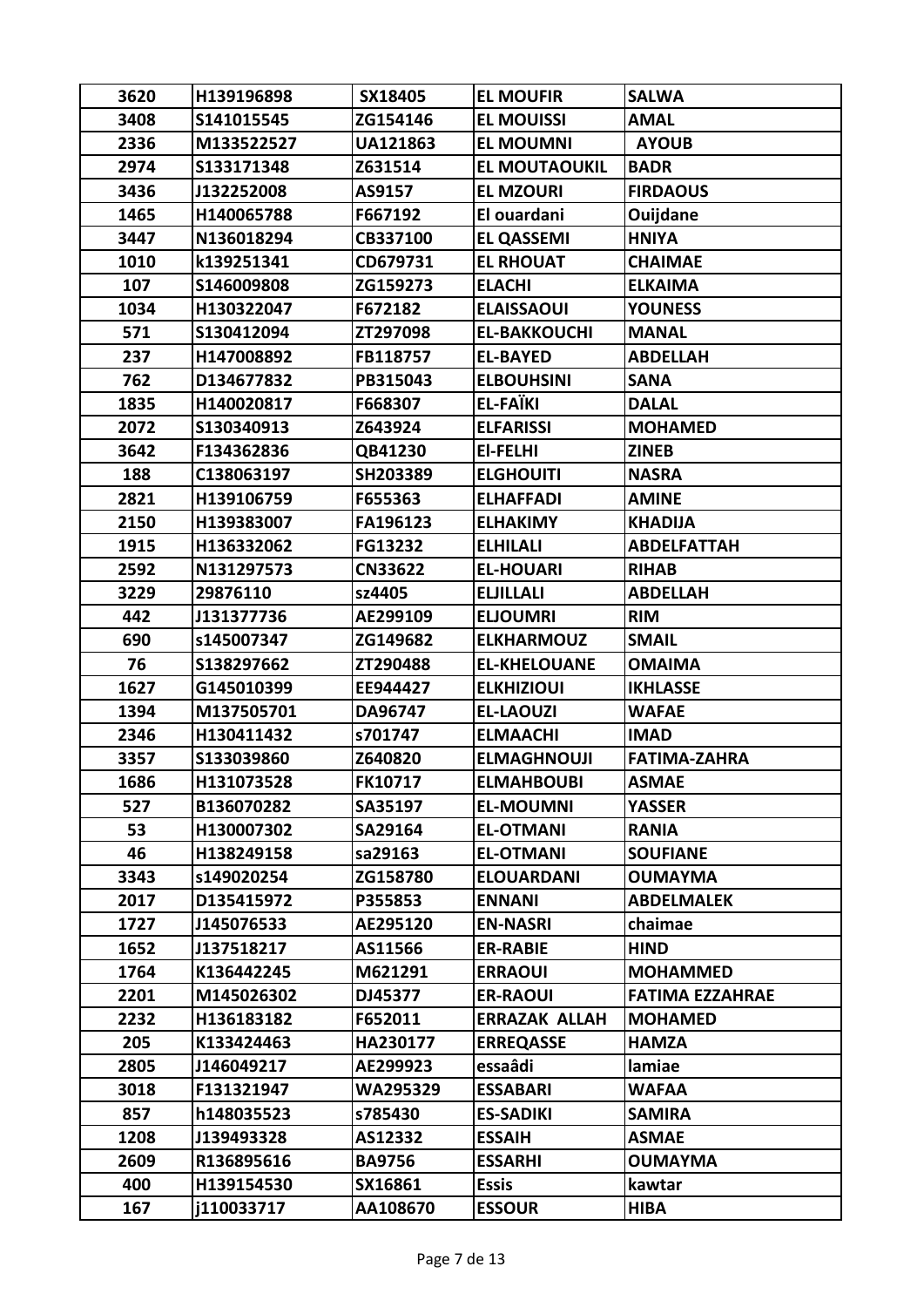| 1042 | R144012132 | <b>BA5023</b>   | <b>ESSYAMI</b>    | <b>Ikhlasse</b>     |
|------|------------|-----------------|-------------------|---------------------|
| 3218 | M130475163 | UC155651        | <b>ETMANOUKTY</b> | <b>ISMAIL</b>       |
| 3238 | H135052034 | SZ17296         | <b>EZZAHRAOUI</b> | <b>OUMAIMA</b>      |
| 1279 | B139054517 | SH199341        | <b>EZZAOUI</b>    | <b>HANANE</b>       |
| 3421 | R130182150 | <b>BK718935</b> | <b>EZZAZA</b>     | <b>MANAL</b>        |
| 2340 | M136413743 | U204127         | <b>FADILI</b>     | <b>MOHAMED</b>      |
| 2878 | G136431022 | EE918178        | <b>FANAOUI</b>    | <b>AYOUB</b>        |
| 2110 | H132141755 | F579667         | <b>FARAJI</b>     | <b>KHALIL</b>       |
| 864  | N135183519 | CD698937        | <b>FATINE</b>     | <b>MOHAMMED</b>     |
| 2943 | L132345678 | IB256485        | <b>FEKKAK</b>     | <b>IKRAM</b>        |
| 704  | H136318497 | F658884         | <b>FELLAH</b>     | <b>AYMANE</b>       |
| 322  | R133474907 | BJ472221        | <b>FIRDAWSI</b>   | <b>OUMAIMA</b>      |
| 2919 | P144110658 | GB275410        | <b>FOUTA</b>      | <b>ABDELILAH</b>    |
| 1681 | H110017229 | FC60807         | <b>GAIER</b>      | <b>ABIRE</b>        |
| 1946 | H138063877 | F670421         | <b>GAOUR</b>      | Hajar               |
| 652  | J132529214 | AD300885        | gasmi             | manal               |
| 279  | S140017402 | ZG158495        | <b>GHANIMI</b>    | <b>CHAIMAE</b>      |
| 2051 | D138123547 | JE313901        | <b>GMANOUZ</b>    | <b>CHAIMA</b>       |
| 1333 | F143008825 | TA155146        | <b>GOURAINY</b>   | <b>SALMA</b>        |
| 2957 | H142036942 | F669662         | <b>GOURARI</b>    | <b>RIHAB</b>        |
| 66   | H138139702 | F570303         | <b>GRANDI</b>     | <b>FATIMA ZAHRA</b> |
| 1744 | H139336876 | F670920         | <b>GUECHATI</b>   | <b>OUMAYMA</b>      |
| 3113 | H110001127 | F666108         | <b>GUENFOUDI</b>  | <b>IKRAM</b>        |
| 2171 | S140008812 | Z635263         | <b>GUERMAH</b>    | <b>WIAM</b>         |
| 2699 | H146051771 | SA25147         | <b>HABSATON</b>   | <b>SALMA</b>        |
| 1751 | H145058372 | F670467         | <b>HADDAD</b>     | <b>OUMAYMA</b>      |
| 3659 | H139076782 | F665231         | <b>HADDAD</b>     | YAMINA              |
| 3457 | L133145212 | IA194638        | <b>HADDAOUI</b>   | <b>AYMEN</b>        |
| 121  | S130247080 | R365485         | Hadroun           | Ayman               |
| 1970 | r140109707 | BJ468402        | <b>HAFDE</b>      | <b>ABDELALI</b>     |
| 907  | C137073087 | JA188116        | <b>HAFID</b>      | <b>ABDELOUAHAB</b>  |
| 3521 | H136364167 | FA199551        | HAI               | <b>OMAR</b>         |
| 2394 | H135070167 | FA197008        | Hajjaji           | Khawla              |
| 2503 | H131370960 | FH63997         | <b>HAMDAOUI</b>   | <b>OUMAIMA</b>      |
| 1778 | H134209918 | F667246         | <b>HAMDAOUI</b>   | <b>NOHAILA</b>      |
| 679  | S137113586 | Z639809         | <b>HAMID</b>      | <b>CHAYMAE</b>      |
| 3644 | M134412890 | <b>UD15065</b>  | <b>HAMIDI</b>     | <b>MOHAMED</b>      |
| 2298 | R145072339 | BB197772        | <b>HAMMADI</b>    | <b>JIHANE</b>       |
| 1052 | H140033020 | F664175         | <b>HAMMANI</b>    | <b>NIAMA</b>        |
| 2753 | H130029958 | FA170227        | <b>HAMZAOUI</b>   | <b>ANASS</b>        |
| 2144 | H147034151 | FB119671        | <b>HARRANE</b>    | <b>MOHAMMED</b>     |
| 849  | N145031262 | CD689804        | <b>HASSANI</b>    | <b>MARYAM</b>       |
| 3221 | H133143272 | <b>FK10789</b>  | <b>HASSINE</b>    | <b>SOUHAILA</b>     |
| 2806 | H146038122 | FB123306        | <b>HATRI</b>      | <b>HOUDA</b>        |
| 3029 | H136226287 | S796950         | <b>HATTITI</b>    | <b>HAJAR</b>        |
| 24   | S145021548 | ZG155160        | <b>HEJJAJI</b>    | <b>IMANE</b>        |
| 1244 | j137526356 | L666647         | Hibbi             | Oussama             |
| 2812 | H141063554 | F664389         | hida              | amal                |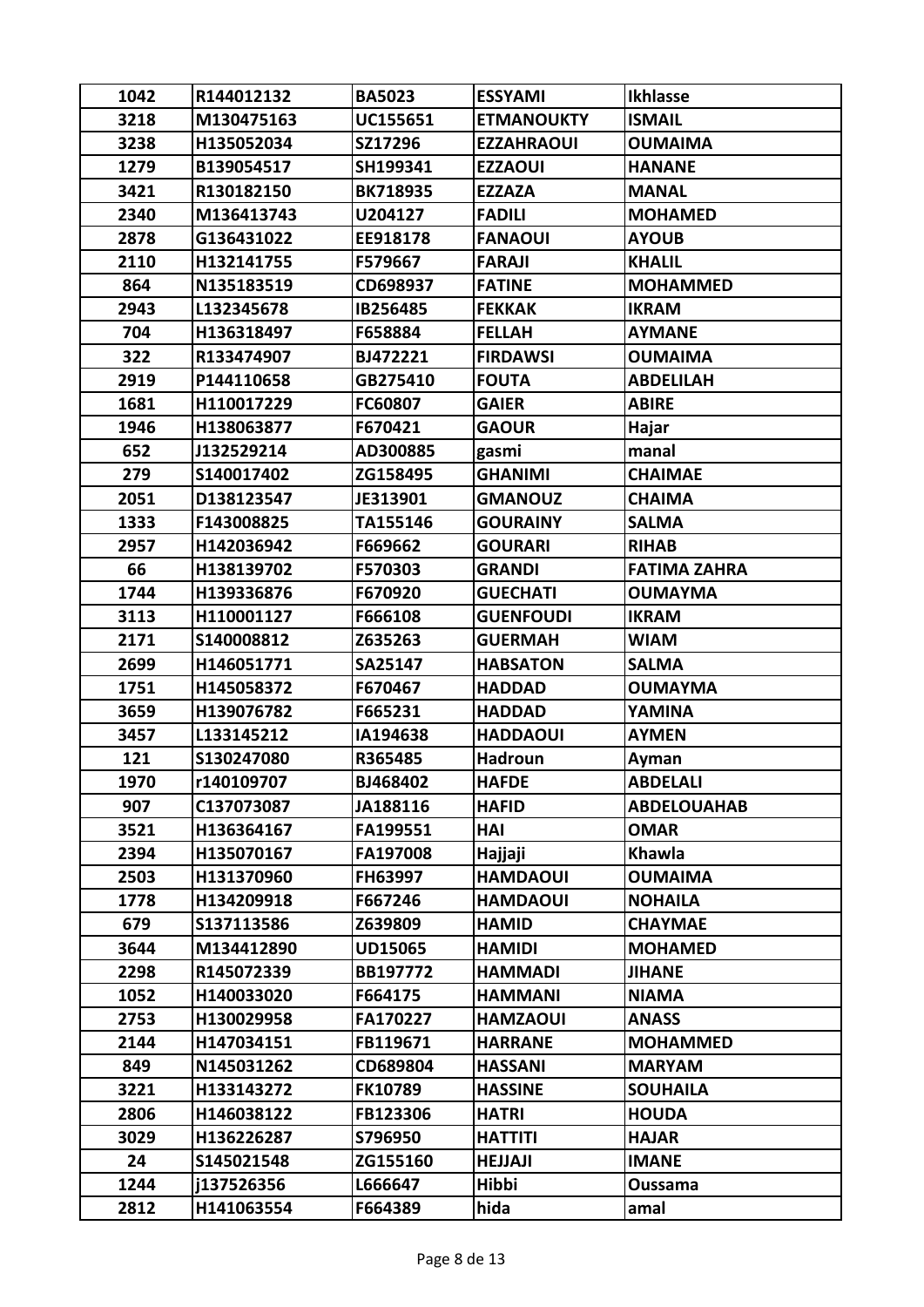| 278  | M130110801 | D581376        | <b>HIDASS</b>       | <b>IMANE</b>         |
|------|------------|----------------|---------------------|----------------------|
| 68   | H135217374 | F648322        | <b>HIDICH</b>       | <b>FATIMA</b>        |
| 755  | H133378010 | FB129204       | <b>HMAMOU</b>       | <b>HAKIM</b>         |
| 480  | N136109094 | <b>CN34290</b> | <b>HOUQQA</b>       | Fatima-zahra         |
| 1497 | N138102312 | CN40849        | <b>ILILA</b>        | <b>WIDAD</b>         |
| 1316 | H110001821 | FC62590        | <b>IMANI</b>        | <b>ZAKYA</b>         |
| 657  | H136374161 | F577676        | <b>IMER</b>         | <b>OUIJDANE</b>      |
| 3070 | C135073063 | JA191702       | <b>IRAHOUI</b>      | <b>JAMILA</b>        |
| 2905 | H130023329 | FA197259       | <b>ISSAOUI</b>      | <b>KHALIL</b>        |
| 3508 | D137435060 | JC615831       | <b>JABBOUR</b>      | <b>JAMAL</b>         |
| 3099 | N144045736 | CB336443       | <b>JABER</b>        | <b>YASMINE</b>       |
| 2909 | H144056534 | FL100596       | <b>JAMAI</b>        | Zaineb               |
| 2362 | F131340423 | Q344577        | <b>JAMLANE</b>      | <b>OUSSAMA</b>       |
| 2818 | L131369804 | IB251776       | <b>JAWAB</b>        | <b>RABAB</b>         |
| 3266 | R130832870 | BH636914       | <b>JAZAR</b>        | <b>KARIM</b>         |
| 2035 | E130173875 | GI7820         | <b>JBILOU</b>       | <b>RIM</b>           |
| 1142 | H137379192 | F642489        | <b>JDAINI</b>       | <b>OUSSAMA</b>       |
| 31   | K147045894 | AA103459       | <b>JEROUANE</b>     | <b>HAMZA</b>         |
| 763  | N135310528 | 31000          | <b>Jiyed</b>        | <b>Meryem</b>        |
| 1489 | s137434360 | ZG148826       | Jouali              | <b>Younes</b>        |
| 3409 | D145035680 | PA174266       | <b>KABOURI</b>      | <b>MOHAMED</b>       |
| 2322 | H130030149 | SX18140        | <b>KADAOUI</b>      | <b>OUASSIMA</b>      |
| 3532 | s134240269 | BJ460212       | <b>Kadim</b>        | Zmou                 |
| 3505 | H138194040 | SA32648        | <b>KAJJOUI</b>      | <b>WAFA</b>          |
| 2477 | h149056704 | f198781        | <b>KARDADDECH</b>   | <b>LAMIAE</b>        |
| 30   | B138028736 | 1754554        | <b>Karib</b>        | Chaymae              |
| 1881 | H110001881 | FB124170       | <b>KARIM</b>        | <b>ASMAE</b>         |
| 2670 | H141020441 | F659645        | <b>KARKRI</b>       | <b>HAJAR</b>         |
| 2269 | N137243967 | CD746651       | karmati             | siham                |
| 1828 | H136358474 | F666505        | <b>karmouni</b>     | Anas                 |
| 692  | F134389301 | QB40177        | <b>Kebdi</b>        | Chaima               |
| 3174 | G139286351 | N454398        | <b>KHAIRE ALLAH</b> | <b>FATIMA ZAHRA</b>  |
| 123  | H145005223 | F641239        | Khalfi              | <b>Douae</b>         |
| 1251 | H135312619 | SB9498         | <b>KHALID</b>       | <b>MANAL</b>         |
| 924  | B134012284 | SL18602        | <b>KHAYYA</b>       | <b>EL BEDID</b>      |
| 1740 | h134287119 | FA193066       | kherkhach           | zakaria              |
| 2671 | H142062976 | FG13190        | <b>KHIAR</b>        | <b>KHADIJA</b>       |
| 974  | S132340920 | Z643301        | <b>KHNIFRAT</b>     | <b>MOHAMED</b>       |
| 1237 | H149035268 | F665498        | <b>KHOMSI</b>       | <b>ABIR</b>          |
| 722  | D133867634 | P356633        | <b>KHOUYA</b>       | <b>HAJAR</b>         |
| 176  | H138088518 | F670860        | <b>KIHAL</b>        | <b>OUSSAMA</b>       |
| 460  | D136617186 | JC610876       | <b>KORKDAN</b>      | Hamza                |
| 524  | H135339245 | F658475        | <b>KRARCHI</b>      | <b>SOUKAINA</b>      |
| 2788 | H141067072 | F667049        | <b>KRIM</b>         | <b>NOUR EL HOUDA</b> |
| 518  | N147020651 | CD677530       | <b>LAADEL</b>       | <b>KHAOULA</b>       |
| 1605 | D137598719 | P355111        | <b>LAADILI</b>      | <b>Manal</b>         |
| 1932 | H149044471 | F666260        | <b>LAAMIRI</b>      | <b>HAJAR</b>         |
| 2068 | E137212600 | D594762        | laamiri             | Aicha                |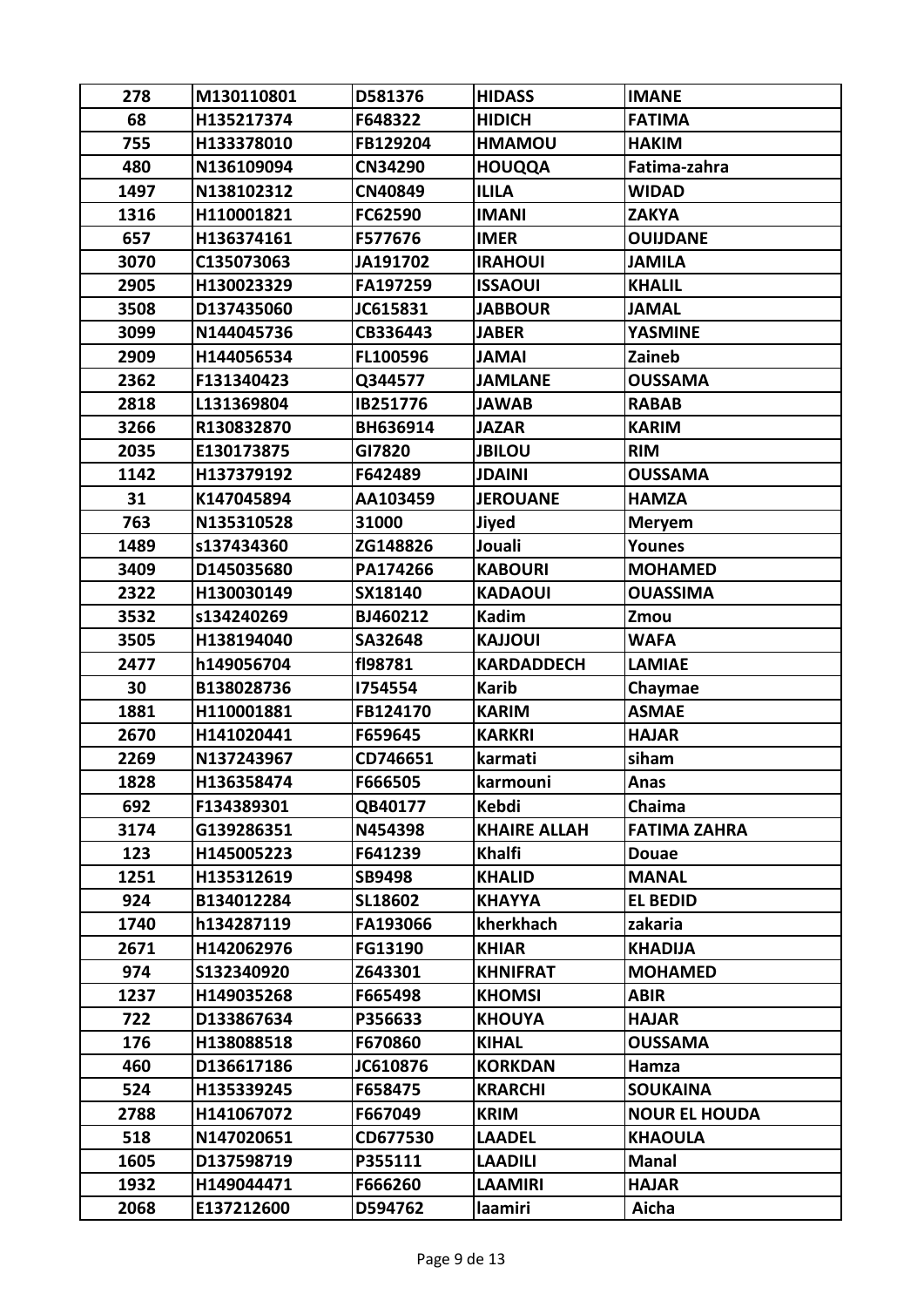| 3304 | s133030794 | Z650223        | <b>LAAMOURI</b>  | <b>MERYEM</b>         |
|------|------------|----------------|------------------|-----------------------|
| 879  | k132401978 | M638666        | <b>LAFDALI</b>   | <b>DOHA</b>           |
| 277  | H136080315 | FH63235        | <b>LAGROUH</b>   | <b>AYMANE</b>         |
| 345  | H146015754 | SB18279        | lahmidi          | meriem                |
| 940  | S143020225 | zg156217       | <b>LAHNID</b>    | <b>HASNAE</b>         |
| 3062 | S138411873 | Z620066        | <b>LAHTAYEL</b>  | <b>AYOUB</b>          |
| 150  | F133255192 | Q346029        | <b>LAITIM</b>    | <b>AMINA</b>          |
| 398  | N139109115 | CN34336        | <b>LAJDEL</b>    | ALI                   |
| 1349 | s149018312 | z646272        | <b>LAKAAZ</b>    | <b>MALAK</b>          |
| 899  | H133148993 | FL101664       | <b>LAKBIRI</b>   | <b>YOUSRA</b>         |
| 2073 | H137378077 | FB126510       | <b>LAKHLOUFI</b> | <b>MOHAMMED-AMINE</b> |
| 3385 | S137403137 | Z638489        | <b>LAKHLOUFI</b> | <b>AMINA</b>          |
| 1635 | H132217596 | SB16823        | <b>LAKHLOUFI</b> | <b>SOUMIA</b>         |
| 427  | N139215043 | <b>CN7928</b>  | <b>LAKSIOUAR</b> | <b>MOHAMMED</b>       |
| 2056 | H140032170 | F662760        | LALI             | <b>SALIM</b>          |
| 2303 | C136140633 | JF60549        | <b>LAMAIZI</b>   | <b>AYOUB</b>          |
| 3020 | F130256367 | WA299960       | <b>LAMARI</b>    | Imane                 |
| 3001 | D132743784 | Bk717394       | <b>LAMRABTI</b>  | <b>HAJAR</b>          |
| 3356 | S143023424 | ZG159060       | <b>LAMRINI</b>   | <b>IMANE</b>          |
| 2947 | H143004432 | F666506        | LAMRINI          | <b>MOHAMED-AMINE</b>  |
| 326  | G132109225 | EE656736       | <b>LAOUIDI</b>   | <b>KAOUTAR</b>        |
| 1433 | H144010759 | FB127644       | <b>LARHBALI</b>  | <b>ROMAISSAE</b>      |
| 1329 | g130510761 | y482380        | LARHLIMI         | <b>ANASS</b>          |
| 2939 | R135413100 | T310777        | <b>LAROUSSI</b>  | <b>HIBA</b>           |
| 1732 | J137438012 | AD304921       | <b>LASFAR</b>    | <b>HANANE</b>         |
| 2409 | H141020266 | F646173        | <b>LAZAAR</b>    | <b>OUSSAMA</b>        |
| 3156 | H134357846 | F664400        | <b>LBARAKA</b>   | <b>KHADIJA</b>        |
| 1384 | g134245548 | y484728        | <b>LEBISSER</b>  | <b>ZAKARIAE</b>       |
| 2799 | H141060420 | FL100979       | <b>LEKBIRI</b>   | <b>OUSSAMA</b>        |
| 2767 | E139252529 | G700674        | <b>LHASSANI</b>  | JAMAL                 |
| 930  | r134565049 | <b>BF1695</b>  | <b>LMEJJATI</b>  | <b>Ghizlane</b>       |
| 969  | K138420106 | HA230264       | <b>LOUATTAR</b>  | <b>RABIÂA</b>         |
| 1492 | H135408407 | FC61148        | <b>MAARAD</b>    | <b>ZAHIRA</b>         |
| 1453 | G139568837 | EA231818       | <b>Mabchour</b>  | Amal                  |
| 2952 | H137158186 | <b>FH63380</b> | <b>MACHOU</b>    | <b>MANAL</b>          |
| 74   | h138308750 | FL98015        | <b>MAHAOUCH</b>  | <b>MOSTAFA</b>        |
| 80   | H134307107 | FL98363        | <b>MAHAOUCH</b>  | <b>YOUSSEF</b>        |
| 2997 | R134775660 | BK716141       | <b>MAIRY</b>     | <b>ZAKARIA</b>        |
| 1147 | H130354653 | F649786        | <b>MAJDOUB</b>   | <b>MOHAMMED AMINE</b> |
| 407  | P130459120 | LE31267        | <b>Makhlouf</b>  | <b>Ghizlane</b>       |
| 3172 | H130357850 | F672333        | <b>MALAL</b>     | <b>SALMA</b>          |
| 3144 | H132129609 | F638463        | <b>MANSOUR</b>   | <b>SOFIAN</b>         |
| 3215 | H131052186 | SZ12011        | <b>MANSOURI</b>  | <b>AMAL</b>           |
| 2624 | H145002481 | F643960        | <b>MANSRI</b>    | <b>AYOUB</b>          |
| 3419 | H149000576 | FH60203        | <b>MAOUAN</b>    | <b>KHAOULA</b>        |
| 2471 | M138460560 | VA148604       | <b>MARCHICH</b>  | <b>HAMZA</b>          |
| 1595 | D133371985 | JB516125       | <b>MASMOUH</b>   | <b>AHMED</b>          |
| 2034 | S136195623 | ZG157724       | <b>MATTIGH</b>   | <b>NOUHAYLA</b>       |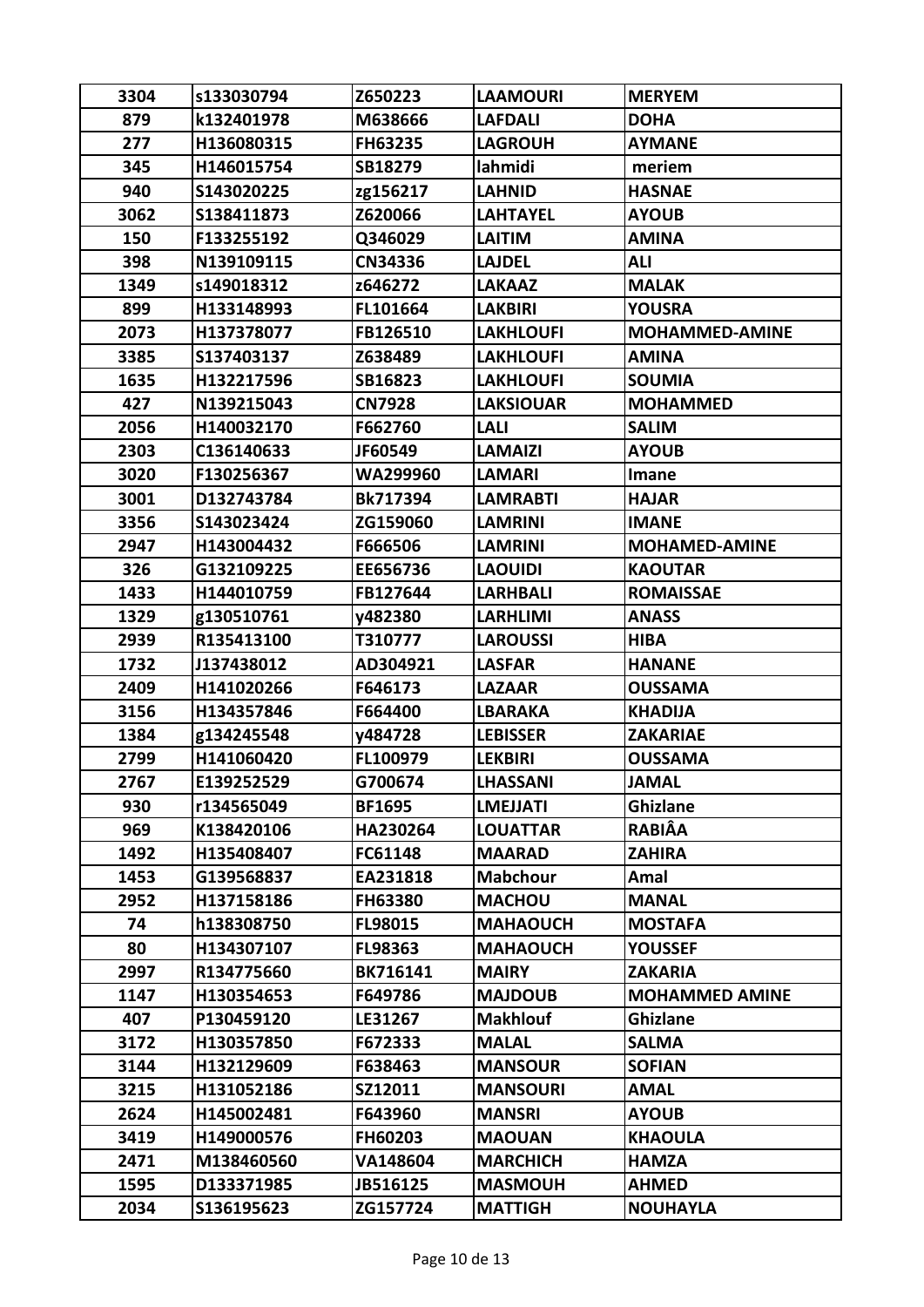| 3258 | H133386036 | SX16414         | mazari                     | latifa              |
|------|------------|-----------------|----------------------------|---------------------|
| 2305 | H136154792 | SX16415         | mazari                     | khaoula             |
| 2733 | H131409963 | F658223         | <b>MBARKI</b>              | <b>DOUAE</b>        |
| 1769 | H144020869 | F651763         | <b>MCHIOUER</b>            | <b>HANANE</b>       |
| 2798 | H110039753 | FA192969        | <b>MECHBOUB</b>            | <b>NOUHAYLA</b>     |
| 2315 | H132087398 | F658112         | <b>MEDIOUNI</b>            | <b>HANANE</b>       |
| 285  | S141034858 | Z647004         | <b>MEHDAOUI</b>            | <b>ANASS</b>        |
| 2521 | H138343901 | <b>FH64558</b>  | <b>MEJJAHDI</b>            | <b>KHAOULA</b>      |
| 2775 | H134337459 | F672606         | <b>MELHAOUI</b>            | <b>HAJAR</b>        |
| 1058 | H148048265 | F673979         | <b>MELHAOUI</b>            | <b>SANAE</b>        |
| 2236 | S135343047 | Z642188         | <b>MERCHICHE</b>           | <b>FATIMA-ZAHRA</b> |
| 2520 | R135660190 | <b>BK693213</b> | <b>MERDAD</b>              | bilal               |
| 2581 | C130072479 | JA192735        | <b>MERRAGUE</b>            | <b>M'BARKA</b>      |
| 1989 | L132371461 | IA199364        | <b>MESOUDI</b>             | <b>NEZHA</b>        |
| 2154 | C147004878 | IA198653        | <b>MESOUDI</b>             | <b>HASNA</b>        |
| 1211 | E133210056 | G744044         | <b>MESRAR</b>              | <b>KHAOULA</b>      |
| 2140 | H136381990 | F669316         | Mettahri                   | Assia               |
| 2727 | C135095761 | JA188258        | <b>MEZENE</b>              | ALI                 |
| 2384 | D134229810 | JM81206         | M'handi                    | Sana                |
| 676  | H141000067 | F654220         | <b>MHANNI</b>              | <b>RANIA</b>        |
| 1261 | M140048277 | U202825         | <b>MIMOUNI</b>             | <b>NADA</b>         |
| 2310 | D133073912 | JB715122        | <b>MIMOUNI</b>             | <b>Safae</b>        |
| 1562 | h145045074 | F674547         | <b>MIMOUNI</b>             | <b>MOHAMMED</b>     |
| 3414 | H131378316 | FC61515         | <b>TILIL'M</b>             | nassira             |
| 2500 | H132325358 | F582107         | <b>MOKRANE</b>             | <b>MAYSSAE</b>      |
| 1837 | D130334324 | P347044         | <b>MOUJAN</b>              | <b>IMAD</b>         |
| 2313 | H139087399 | F657270         | <b>MOULAY</b>              | <b>BOUCHRA</b>      |
| 1874 | J131517319 | AE237966        | <b>MOUMEN</b>              | <b>AYA</b>          |
| 935  | J132320271 | AE297325        | <b>MOUNTASSIR</b>          | <b>Noura</b>        |
| 2389 | M133478461 | <b>FB130518</b> | <b>MOURAD</b>              | <b>ZAKARIYAE</b>    |
| 2390 | M139502547 | VA139300        | <b>MOURAD</b>              | <b>MOHAMMED</b>     |
| 36   | N136366024 | F665467         | <b>MOUTHIF</b>             | <b>EL MEHDI</b>     |
| 803  | L134271615 | IC156132        | <b>MRINI</b>               | <b>IMANE</b>        |
| 3389 | S137116240 | Z650670         | <b>NACHCHAT</b>            | <b>MERIEM</b>       |
| 1718 | N135304937 | CD659853        | nadah                      | imane               |
| 1357 | R131419881 | BB195993        | <b>NAIT DAYAA</b>          | <b>KARIMA</b>       |
| 1933 | H132378546 | F579932         | <b>NAJEM</b>               | <b>KAOUTHAR</b>     |
| 2204 | M130319313 | U202525         | <b>NAJJARI</b>             | <b>SANAE</b>        |
| 2367 | D136128120 | JE317160        | <b>NAKHCHA</b>             | <b>NAOUFAL</b>      |
| 1390 | L139094050 | ID109854        | <b>NASRI</b>               | <b>FATIMA</b>       |
| 1501 | F133256322 | WA297332        | neffar                     | jihane              |
| 523  | H138045278 | FC61617         | <b>IMUOL'N</b>             | <b>MERYEM</b>       |
| 786  | M134463992 | DO63085         | <b>NOUAJI</b>              | <b>KHAOULA</b>      |
| 352  | E136261453 | G750771         | <b>OBAISS</b>              | <b>ACHRAF</b>       |
| 27   | H139338549 | F664229         | <b>OMAR-OU-BRAHIMIMANE</b> |                     |
| 3473 | H140062996 | <b>SB8330</b>   | <b>OUABOU</b>              | <b>DOHA</b>         |
| 1607 | M137147869 | UB102436        | <b>OUALABOU</b>            | <b>TAWFIQ</b>       |
| 3128 | D132072173 | PB265118        | <b>OUALBARD</b>            | <b>SIHAM</b>        |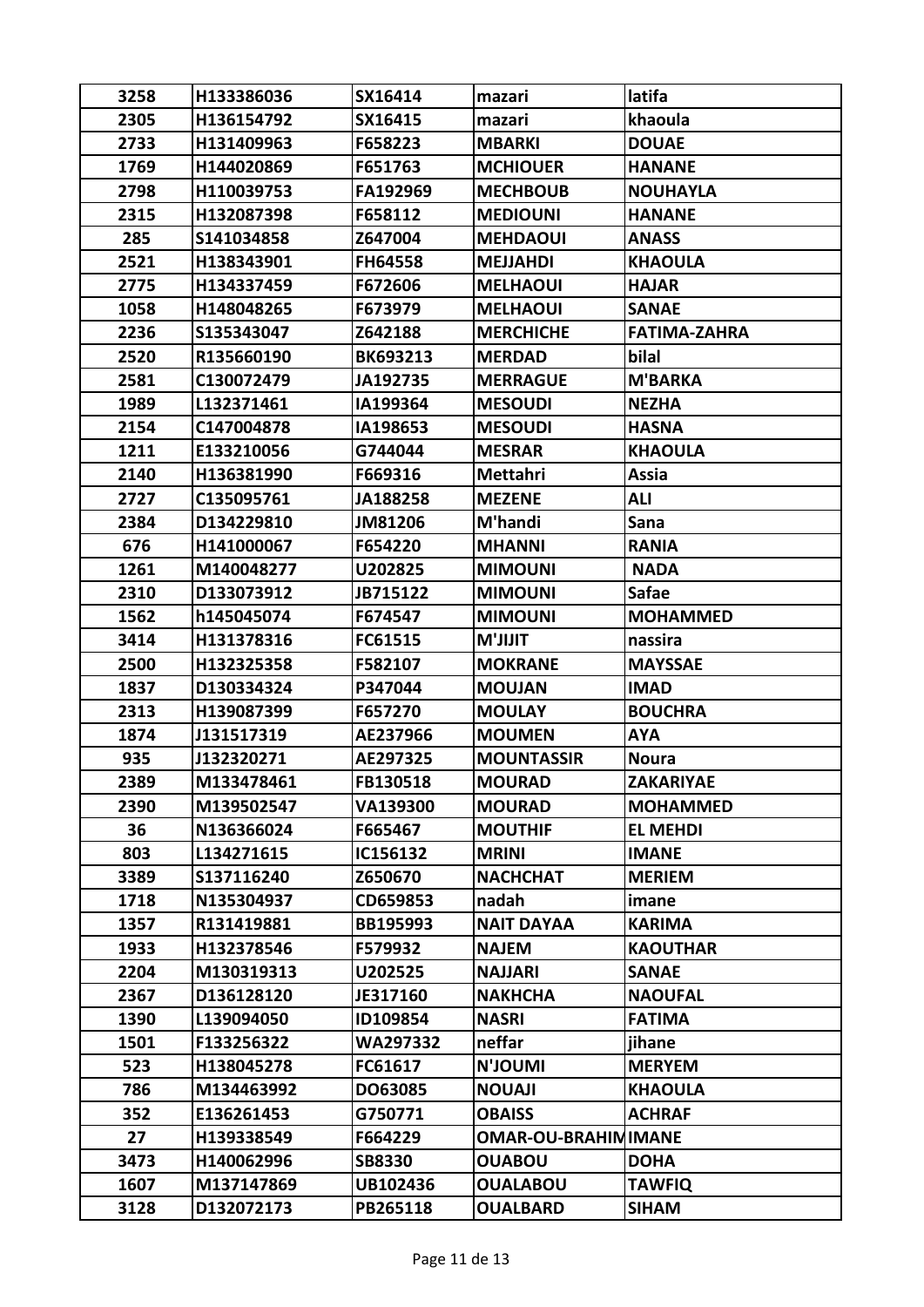| 1227 | F130021690 | TA154546        | <b>OUARDINE</b>            | <b>NASSIMA</b>      |
|------|------------|-----------------|----------------------------|---------------------|
| 2401 | C136151258 | JA189557        | oubelkacem                 | lobna               |
| 3165 | M138512063 | U197650         | <b>OUBOUAAROUA</b>         | <b>MAROUANE</b>     |
| 60   | H142056653 | U202128         | <b>OUDINE</b>              | <b>MARWANE</b>      |
| 846  | H133382989 | F663260         | <b>OUERDI</b>              | <b>ILYAS</b>        |
| 1608 | i132422469 | AS8221          | Ouhassou                   | <b>Mohamed</b>      |
| 2628 | M130068804 | <b>UB98635</b>  | <b>OU-HASSOU</b>           | <b>MOHAMED</b>      |
| 2830 | R139862465 | <b>BW19455</b>  | <b>OUIHI</b>               | <b>EL HOUSSINE</b>  |
| 3064 | N132025672 | CN44301         | <b>OUKHAYI</b>             | <b>IKRAM</b>        |
| 3004 | D134408561 | JM83912         | <b>OUMOUZOUN</b>           | <b>MOHAMED</b>      |
| 2888 | N136102320 | CN39362         | <b>OUTBARDOUST</b>         | <b>OUMAYMA</b>      |
| 856  | H138131549 | <b>SB7794</b>   | outichout                  | chaimae             |
| 2742 | M130119378 | U203803         | <b>OUZAINA</b>             | <b>IMANE</b>        |
| 306  | F137316050 | Q340780         | <b>QOSTAL</b>              | YAHYA               |
| 3067 | H142016149 | SB18880         | <b>QUIBOU</b>              | <b>OUSSAMA</b>      |
| 837  | J136458878 | AD322997        | <b>RACHDI</b>              | Aïmane              |
| 3490 | L131309276 | IB249693        | <b>RACHIQ</b>              | dounia-salma        |
| 1831 | D145044954 | PB314283        | <b>RAFYA</b>               | <b>HASSAN</b>       |
| 3320 | H137141600 | F667769         | <b>RAHHAOUI</b>            | <b>ABDESSAMAD</b>   |
| 1075 | H147044854 | F675629         | <b>RAHMANI</b>             | <b>NAJAT</b>        |
| 744  | H142042997 | F645420         | <b>RAHMANI</b>             | <b>MAROUA</b>       |
| 3570 | H132097342 | SA34377         | <b>RAHMOUNI SEGHRZINAB</b> |                     |
| 2618 | S137189296 | Z632858         | <b>RAY</b>                 | <b>SOUFIANE</b>     |
| 771  | K135256074 | HA230294        | <b>REDDAD</b>              | Chaimae             |
| 1506 | H137219419 | f661075         | <b>REGGANI</b>             | <b>SMAHANE</b>      |
| 2058 | r143005816 | T274996         | <b>RHALI</b>               | <b>IMANE</b>        |
| 1603 | H143016954 | F664599         | Rhalmi                     | Zineb               |
| 1877 | H143035171 | F668183         | <b>RIDA</b>                | <b>IMANE</b>        |
| 1402 | S148035036 | Z650048         | <b>ROBAY</b>               | <b>IKRAME</b>       |
| 250  | G148042042 | EE936625        | <b>ROCHDI</b>              | <b>NOUHAILA</b>     |
| 1351 | R138419883 | BB199225        | <b>SABER</b>               | <b>HASNA</b>        |
| 1963 | H142035017 | F666028         | <b>SABRI</b>               | <b>AHLAM</b>        |
| 1530 | H149014302 | F587577         | <b>Saffour</b>             | Aya                 |
| 2147 | N138304553 | CD727031        | sahel                      | mohammed            |
| 1975 | Z183800208 | <b>FH58143</b>  | <b>SAIDI</b>               | jalal               |
| 1953 | H144004417 | F658332         | <b>SALMI</b>               | <b>HATIM</b>        |
| 2348 | H100070035 | FB129832        | <b>Saltani</b>             | Said                |
| 3047 | N138344851 | CD678280        | <b>Saouri</b>              | Fatima-Ez-Zahra     |
| 949  | H132101845 | FA197316        | <b>SBABTI</b>              | <b>CHAYMAE</b>      |
| 1000 | R145094935 | <b>BK688325</b> | <b>SBAYOU</b>              | <b>HAMZA</b>        |
| 299  | H144018753 | F662268         | <b>SEDRATI</b>             | <b>MAROUANE</b>     |
| 1815 | F149011997 | QA192421        | <b>SERBOUTI</b>            | <b>HOUSSAM</b>      |
| 2136 | H130025300 | F664445         | <b>SERGHINI</b>            | <b>LOUKMANE</b>     |
| 493  | J130357040 | AE285954        | <b>SLAHMI</b>              | Hamza               |
| 3295 | S142017447 | ZG148284        | <b>SMAILI</b>              | <b>ASMAE</b>        |
| 1373 | F149021801 | Q347145         | <b>SMAILI</b>              | <b>CHAIMAA</b>      |
| 3517 | H137137037 | SZ17085         | <b>SRHIRI</b>              | <b>CHAIMAE</b>      |
| 3522 | H139137038 | SZ17084         | <b>SRHIRI</b>              | <b>FATIMA ZAHRA</b> |
|      |            |                 |                            |                     |